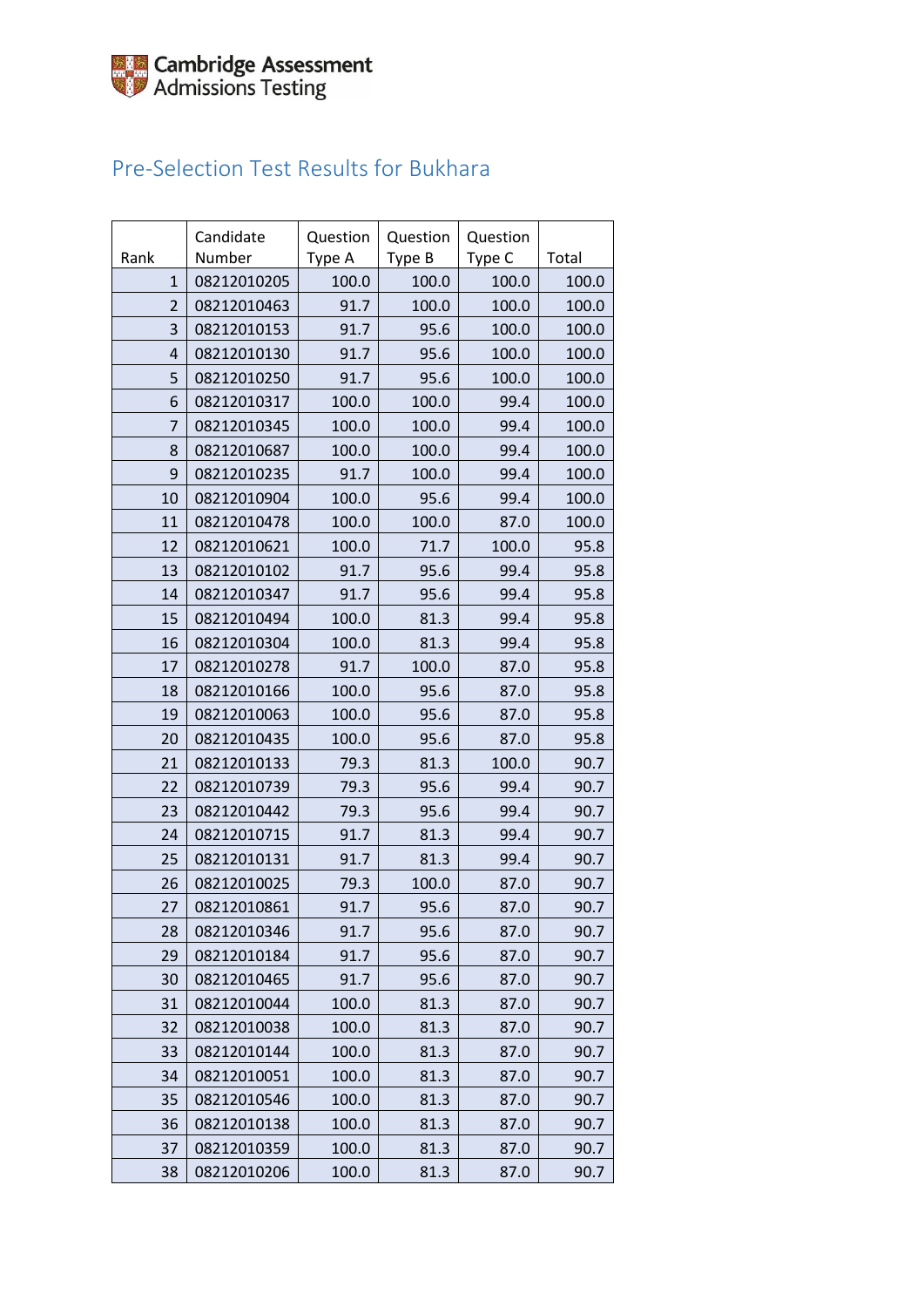

|      | Candidate   | Question | Question | Question |       |
|------|-------------|----------|----------|----------|-------|
| Rank | Number      | Type A   | Type B   | Type C   | Total |
| 39   | 08212010518 | 91.7     | 100.0    | 78.5     | 90.7  |
| 40   | 08212010298 | 100.0    | 95.6     | 78.5     | 90.7  |
| 41   | 08212010466 | 100.0    | 95.6     | 78.5     | 90.7  |
| 42   | 08212010129 | 100.0    | 95.6     | 78.5     | 90.7  |
| 43   | 08212080800 | 79.3     | 81.3     | 99.4     | 86.4  |
| 44   | 08212010240 | 79.3     | 95.6     | 87.0     | 86.4  |
| 45   | 08212010271 | 79.3     | 95.6     | 87.0     | 86.4  |
| 46   | 08212010427 | 79.3     | 95.6     | 87.0     | 86.4  |
| 47   | 08212010211 | 91.7     | 81.3     | 87.0     | 86.4  |
| 48   | 08212010476 | 91.7     | 81.3     | 87.0     | 86.4  |
| 49   | 08212010670 | 91.7     | 81.3     | 87.0     | 86.4  |
| 50   | 08212010373 | 91.7     | 95.6     | 78.5     | 86.4  |
| 51   | 08212010580 | 91.7     | 95.6     | 78.5     | 86.4  |
| 52   | 08212010067 | 91.7     | 95.6     | 78.5     | 86.4  |
| 53   | 08212010860 | 91.7     | 95.6     | 78.5     | 86.4  |
| 54   | 08212010415 | 91.7     | 95.6     | 78.5     | 86.4  |
| 55   | 08212010376 | 91.7     | 95.6     | 78.5     | 86.4  |
| 56   | 08212010024 | 91.7     | 95.6     | 78.5     | 86.4  |
| 57   | 08212010597 | 91.7     | 95.6     | 78.5     | 86.4  |
| 58   | 08212010370 | 100.0    | 81.3     | 78.5     | 86.4  |
| 59   | 08212010092 | 100.0    | 95.6     | 71.3     | 86.4  |
| 60   | 08212010004 | 100.0    | 95.6     | 71.3     | 86.4  |
| 61   | 08212010233 | 70.9     | 95.6     | 87.0     | 82.8  |
| 62   | 08212010010 | 70.9     | 95.6     | 87.0     | 82.8  |
| 63   | 08212010744 | 79.3     | 81.3     | 87.0     | 82.8  |
| 64   | 08212010712 | 79.3     | 81.3     | 87.0     | 82.8  |
| 65   | 08212010902 | 91.7     | 71.7     | 87.0     | 82.8  |
| 66   | 08212010508 | 91.7     | 71.7     | 87.0     | 82.8  |
| 67   | 08212010318 | 79.3     | 95.6     | 78.5     | 82.8  |
| 68   | 08212010667 | 79.3     | 95.6     | 78.5     | 82.8  |
| 69   | 08212010617 | 91.7     | 81.3     | 78.5     | 82.8  |
| 70   | 08212010123 | 100.0    | 71.7     | 78.5     | 82.8  |
| 71   | 08212010003 | 100.0    | 71.7     | 78.5     | 82.8  |
| 72   | 08212010408 | 91.7     | 95.6     | 71.3     | 82.8  |
| 73   | 08212010083 | 91.7     | 95.6     | 71.3     | 82.8  |
| 74   | 08212010656 | 91.7     | 95.6     | 71.3     | 82.8  |
| 75   | 08212010834 | 100.0    | 81.3     | 71.3     | 82.8  |
| 76   | 08212010389 | 100.0    | 81.3     | 71.3     | 82.8  |
| 77   | 08212010651 | 91.7     | 64.1     | 87.0     | 79.5  |
| 78   | 08212010740 | 70.9     | 95.6     | 78.5     | 79.5  |
| 79   | 08212010062 | 91.7     | 71.7     | 78.5     | 79.5  |
| 80   | 08212010665 | 91.7     | 71.7     | 78.5     | 79.5  |
| 81   | 08212010292 | 91.7     | 71.7     | 78.5     | 79.5  |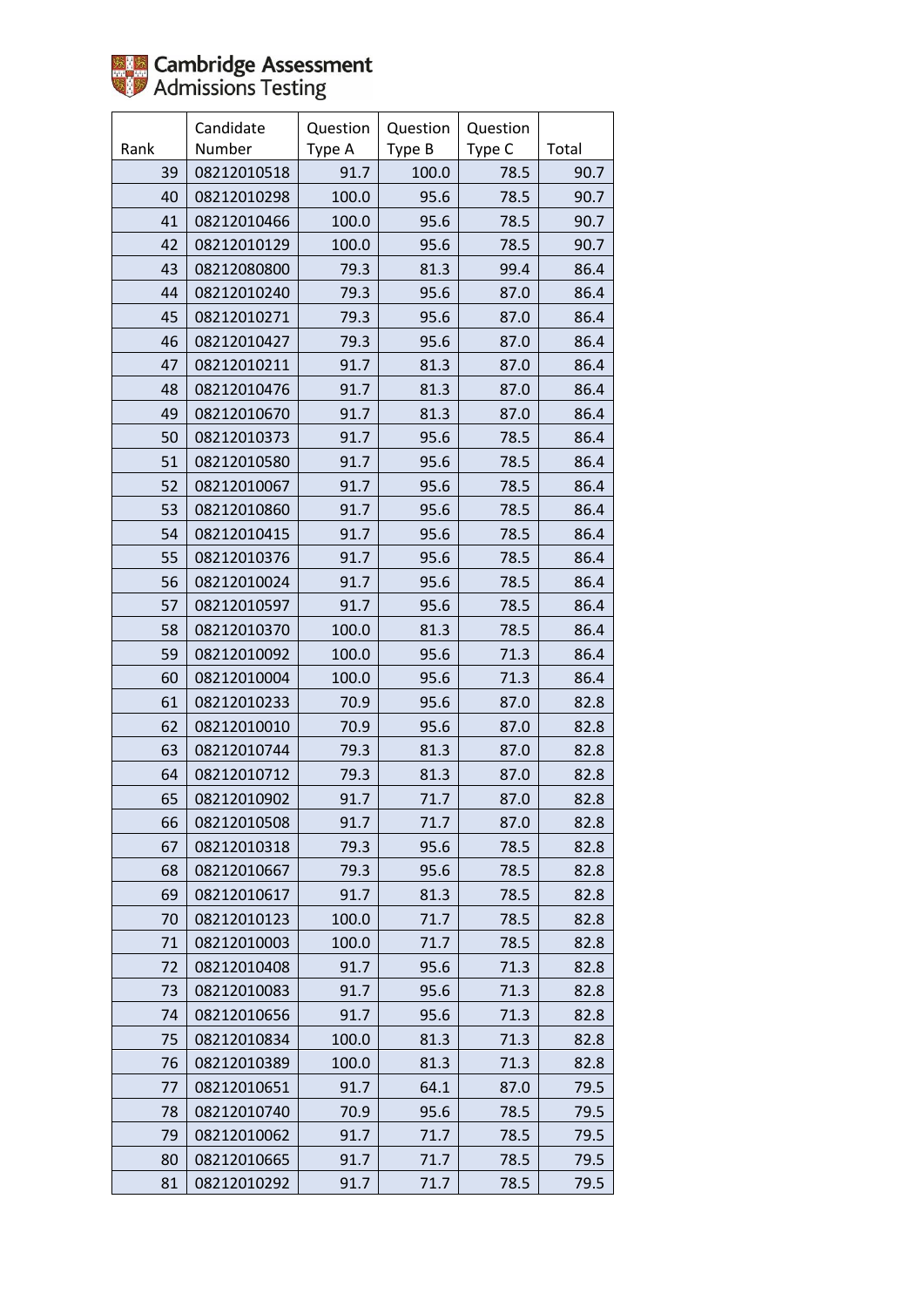

|      | Candidate   | Question | Question | Question |       |
|------|-------------|----------|----------|----------|-------|
| Rank | Number      | Type A   | Type B   | Type C   | Total |
| 82   | 08212010682 | 91.7     | 71.7     | 78.5     | 79.5  |
| 83   | 08212010187 | 100.0    | 64.1     | 78.5     | 79.5  |
| 84   | 08212010527 | 91.7     | 81.3     | 71.3     | 79.5  |
| 85   | 08212010212 | 91.7     | 81.3     | 71.3     | 79.5  |
| 86   | 08212010109 | 91.7     | 81.3     | 71.3     | 79.5  |
| 87   | 08212010796 | 91.7     | 81.3     | 71.3     | 79.5  |
| 88   | 08212010333 | 91.7     | 95.6     | 64.7     | 79.5  |
| 89   | 08212010605 | 100.0    | 81.3     | 64.7     | 79.5  |
| 90   | 08212010871 | 100.0    | 81.3     | 64.7     | 79.5  |
| 91   | 08212010316 | 100.0    | 95.6     | 58.1     | 79.5  |
| 92   | 08212010766 | 63.9     | 71.7     | 99.4     | 76.6  |
| 93   | 08212010227 | 70.9     | 71.7     | 87.0     | 76.6  |
| 94   | 08212010554 | 70.9     | 71.7     | 87.0     | 76.6  |
| 95   | 08212010156 | 79.3     | 64.1     | 87.0     | 76.6  |
| 96   | 08212010648 | 70.9     | 81.3     | 78.5     | 76.6  |
| 97   | 08212010451 | 70.9     | 81.3     | 78.5     | 76.6  |
| 98   | 08212010040 | 70.9     | 81.3     | 78.5     | 76.6  |
| 99   | 08212010413 | 70.9     | 81.3     | 78.5     | 76.6  |
| 100  | 08212010231 | 70.9     | 81.3     | 78.5     | 76.6  |
| 101  | 08212010139 | 70.9     | 81.3     | 78.5     | 76.6  |
| 102  | 08212010498 | 70.9     | 81.3     | 78.5     | 76.6  |
| 103  | 08212010009 | 79.3     | 71.7     | 78.5     | 76.6  |
| 104  | 08212010714 | 79.3     | 71.7     | 78.5     | 76.6  |
| 105  | 08212010261 | 91.7     | 64.1     | 78.5     | 76.6  |
| 106  | 08212010047 | 100.0    | 57.2     | 78.5     | 76.6  |
| 107  | 08212010790 | 70.9     | 95.6     | 71.3     | 76.6  |
| 108  | 08212010492 | 70.9     | 95.6     | 71.3     | 76.6  |
| 109  | 08212010511 | 79.3     | 81.3     | 71.3     | 76.6  |
| 110  | 08212010028 | 79.3     | 81.3     | 71.3     | 76.6  |
| 111  | 08212010750 | 79.3     | 81.3     | 71.3     | 76.6  |
| 112  | 08212010294 | 79.3     | 81.3     | 71.3     | 76.6  |
| 113  | 08212010732 | 79.3     | 81.3     | 71.3     | 76.6  |
| 114  | 08212010671 | 91.7     | 71.7     | 71.3     | 76.6  |
| 115  | 08212010685 | 91.7     | 71.7     | 71.3     | 76.6  |
| 116  | 08212010243 | 91.7     | 71.7     | 71.3     | 76.6  |
| 117  | 08212010203 | 91.7     | 71.7     | 71.3     | 76.6  |
| 118  | 08212010283 | 91.7     | 71.7     | 71.3     | 76.6  |
| 119  | 08212010747 | 100.0    | 64.1     | 71.3     | 76.6  |
| 120  | 08212010331 | 70.9     | 100.0    | 64.7     | 76.6  |
| 121  | 08212010069 | 79.3     | 95.6     | 64.7     | 76.6  |
| 122  | 08212010213 | 79.3     | 95.6     | 64.7     | 76.6  |
| 123  | 08212010500 | 91.7     | 81.3     | 64.7     | 76.6  |
| 124  | 08212010657 | 91.7     | 81.3     | 64.7     | 76.6  |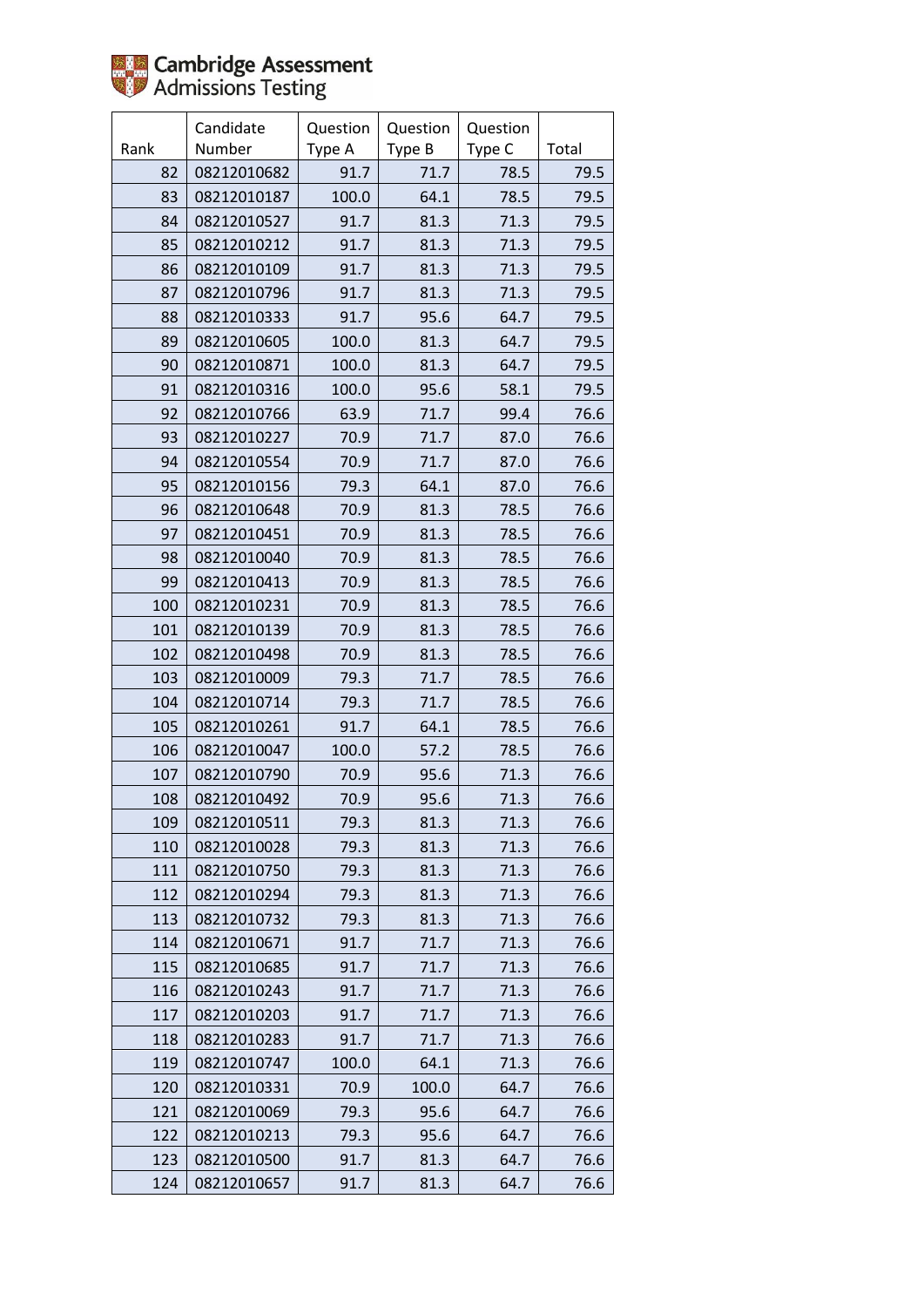|      | Candidate   | Question | Question | Question |       |
|------|-------------|----------|----------|----------|-------|
| Rank | Number      | Type A   | Type B   | Type C   | Total |
| 125  | 08212010288 | 91.7     | 81.3     | 64.7     | 76.6  |
| 126  | 08212010369 | 91.7     | 81.3     | 64.7     | 76.6  |
| 127  | 08212010531 | 91.7     | 95.6     | 58.1     | 76.6  |
| 128  | 08212010493 | 70.9     | 64.1     | 87.0     | 73.9  |
| 129  | 08212010460 | 79.3     | 57.2     | 87.0     | 73.9  |
| 130  | 08212010036 | 70.9     | 71.7     | 78.5     | 73.9  |
| 131  | 08212010537 | 70.9     | 71.7     | 78.5     | 73.9  |
| 132  | 08212010113 | 79.3     | 64.1     | 78.5     | 73.9  |
| 133  | 08212010017 | 63.9     | 95.6     | 71.3     | 73.9  |
| 134  | 08212010835 | 70.9     | 81.3     | 71.3     | 73.9  |
| 135  | 08212010329 | 70.9     | 81.3     | 71.3     | 73.9  |
| 136  | 08212010708 | 79.3     | 71.7     | 71.3     | 73.9  |
| 137  | 08212010459 | 79.3     | 71.7     | 71.3     | 73.9  |
| 138  | 08212010176 | 79.3     | 71.7     | 71.3     | 73.9  |
| 139  | 08212010710 | 91.7     | 64.1     | 71.3     | 73.9  |
| 140  | 08212010727 | 79.3     | 81.3     | 64.7     | 73.9  |
| 141  | 08212010054 | 79.3     | 81.3     | 64.7     | 73.9  |
| 142  | 08212010467 | 91.7     | 71.7     | 64.7     | 73.9  |
| 143  | 08212010581 | 91.7     | 71.7     | 64.7     | 73.9  |
| 144  | 08212010446 | 91.7     | 71.7     | 64.7     | 73.9  |
| 145  | 08212010268 | 91.7     | 71.7     | 64.7     | 73.9  |
| 146  | 08212010702 | 91.7     | 71.7     | 64.7     | 73.9  |
| 147  | 08212010238 | 100.0    | 81.3     | 51.0     | 73.9  |
| 148  | 08212010207 | 57.5     | 81.3     | 78.5     | 71.3  |
| 149  | 08212010422 | 63.9     | 71.7     | 78.5     | 71.3  |
| 150  | 08212010412 | 79.3     | 57.2     | 78.5     | 71.3  |
| 151  | 08212010082 | 79.3     | 57.2     | 78.5     | 71.3  |
| 152  | 08212010125 | 70.9     | 71.7     | 71.3     | 71.3  |
| 153  | 08212010081 | 70.9     | 71.7     | 71.3     | 71.3  |
| 154  | 08212010196 | 70.9     | 71.7     | 71.3     | 71.3  |
| 155  | 08212010482 | 70.9     | 71.7     | 71.3     | 71.3  |
| 156  | 08212010607 | 79.3     | 64.1     | 71.3     | 71.3  |
| 157  | 08212010553 | 79.3     | 64.1     | 71.3     | 71.3  |
| 158  | 08212010291 | 79.3     | 64.1     | 71.3     | 71.3  |
| 159  | 08212010830 | 91.7     | 57.2     | 71.3     | 71.3  |
| 160  | 08212010321 | 63.9     | 95.6     | 64.7     | 71.3  |
| 161  | 08212010021 | 70.9     | 81.3     | 64.7     | 71.3  |
| 162  | 08212010629 | 70.9     | 81.3     | 64.7     | 71.3  |
| 163  | 08212010341 | 70.9     | 81.3     | 64.7     | 71.3  |
| 164  | 08212010420 | 70.9     | 81.3     | 64.7     | 71.3  |
| 165  | 08212010449 | 79.3     | 71.7     | 64.7     | 71.3  |
| 166  | 08212010057 | 79.3     | 71.7     | 64.7     | 71.3  |
| 167  | 08212010619 | 79.3     | 71.7     | 64.7     | 71.3  |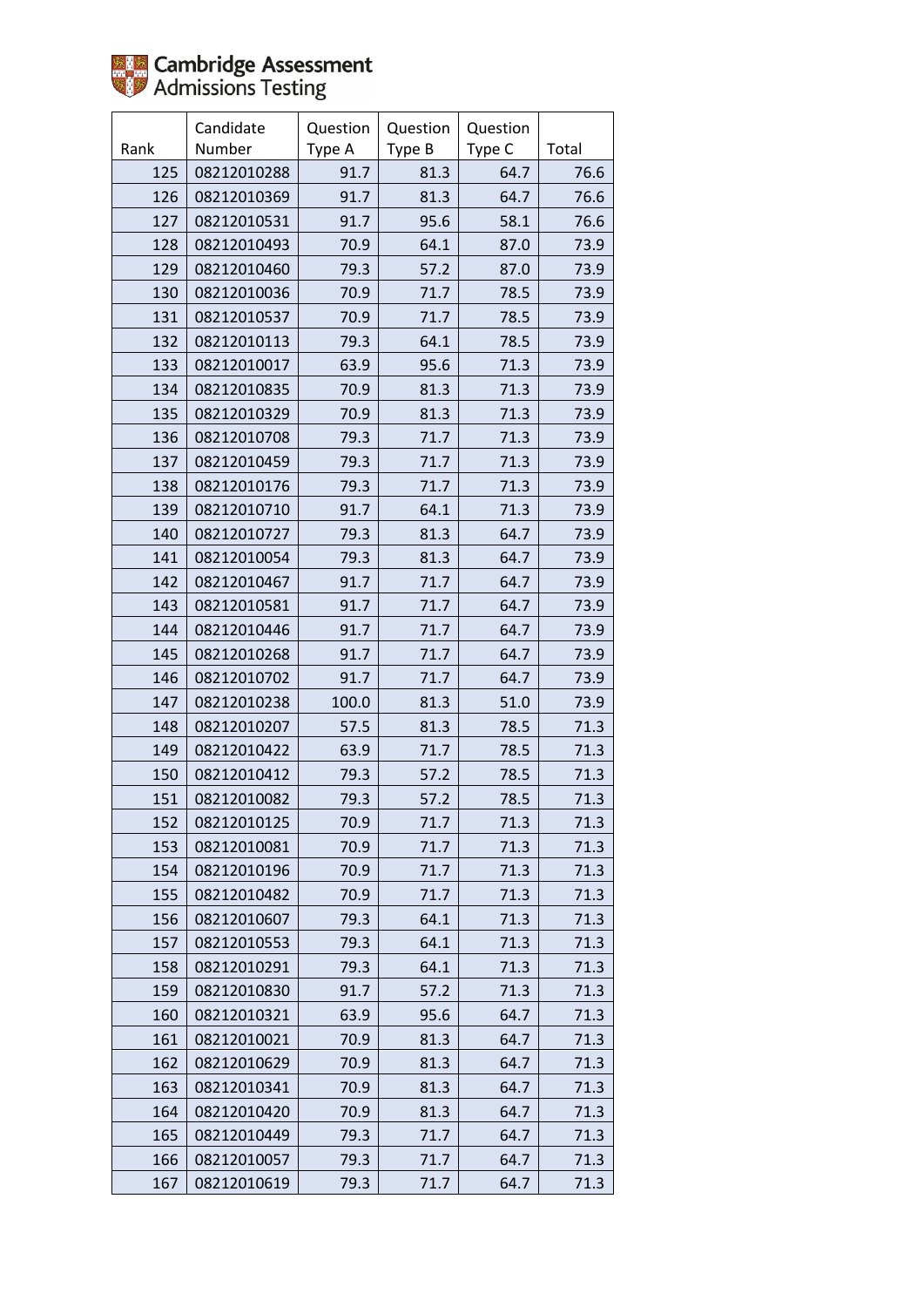

|      | Candidate   | Question | Question | Question |       |
|------|-------------|----------|----------|----------|-------|
| Rank | Number      | Type A   | Type B   | Type C   | Total |
| 168  | 08212010263 | 91.7     | 64.1     | 64.7     | 71.3  |
| 169  | 08212010167 | 70.9     | 95.6     | 58.1     | 71.3  |
| 170  | 08212010382 | 79.3     | 81.3     | 58.1     | 71.3  |
| 171  | 08212010641 | 79.3     | 81.3     | 58.1     | 71.3  |
| 172  | 08212010646 | 79.3     | 81.3     | 58.1     | 71.3  |
| 173  | 08212010409 | 91.7     | 71.7     | 58.1     | 71.3  |
| 174  | 08212010222 | 57.5     | 64.1     | 87.0     | 68.8  |
| 175  | 08212010170 | 70.9     | 50.6     | 87.0     | 68.8  |
| 176  | 08212010604 | 57.5     | 71.7     | 78.5     | 68.8  |
| 177  | 08212010086 | 70.9     | 64.1     | 71.3     | 68.8  |
| 178  | 08212010177 | 70.9     | 64.1     | 71.3     | 68.8  |
| 179  | 08212010695 | 70.9     | 64.1     | 71.3     | 68.8  |
| 180  | 08212010430 | 63.9     | 81.3     | 64.7     | 68.8  |
| 181  | 08212010456 | 63.9     | 81.3     | 64.7     | 68.8  |
| 182  | 08212010330 | 70.9     | 71.7     | 64.7     | 68.8  |
| 183  | 08212010290 | 79.3     | 64.1     | 64.7     | 68.8  |
| 184  | 08212010874 | 79.3     | 64.1     | 64.7     | 68.8  |
| 185  | 08212010147 | 79.3     | 64.1     | 64.7     | 68.8  |
| 186  | 08212010864 | 79.3     | 64.1     | 64.7     | 68.8  |
| 187  | 08212010075 | 79.3     | 64.1     | 64.7     | 68.8  |
| 188  | 08212010127 | 70.9     | 81.3     | 58.1     | 68.8  |
| 189  | 08212010691 | 79.3     | 71.7     | 58.1     | 68.8  |
| 190  | 08212010643 | 79.3     | 71.7     | 58.1     | 68.8  |
| 191  | 08212010215 | 91.7     | 64.1     | 58.1     | 68.8  |
| 192  | 08212010793 | 91.7     | 64.1     | 58.1     | 68.8  |
| 193  | 08212010504 | 79.3     | 81.3     | 51.0     | 68.8  |
| 194  | 08212080254 | 51.2     | 71.7     | 78.5     | 66.5  |
| 195  | 08212010303 | 70.9     | 57.2     | 71.3     | 66.5  |
| 196  | 08212010360 | 70.9     | 57.2     | 71.3     | 66.5  |
| 197  | 08212010135 | 79.3     | 50.6     | 71.3     | 66.5  |
| 198  | 08212010869 | 63.9     | 71.7     | 64.7     | 66.5  |
| 199  | 08212010721 | 70.9     | 64.1     | 64.7     | 66.5  |
| 200  | 08212010262 | 70.9     | 64.1     | 64.7     | 66.5  |
| 201  | 08212010134 | 79.3     | 57.2     | 64.7     | 66.5  |
| 202  | 08212010179 | 79.3     | 57.2     | 64.7     | 66.5  |
| 203  | 08212010180 | 79.3     | 57.2     | 64.7     | 66.5  |
| 204  | 08212010674 | 70.9     | 71.7     | 58.1     | 66.5  |
| 205  | 08212010116 | 70.9     | 71.7     | 58.1     | 66.5  |
| 206  | 08212010870 | 70.9     | 71.7     | 58.1     | 66.5  |
| 207  | 08212010438 | 70.9     | 71.7     | 58.1     | 66.5  |
| 208  | 08212010257 | 70.9     | 71.7     | 58.1     | 66.5  |
| 209  | 08212010507 | 70.9     | 71.7     | 58.1     | 66.5  |
| 210  | 08212010556 | 79.3     | 64.1     | 58.1     | 66.5  |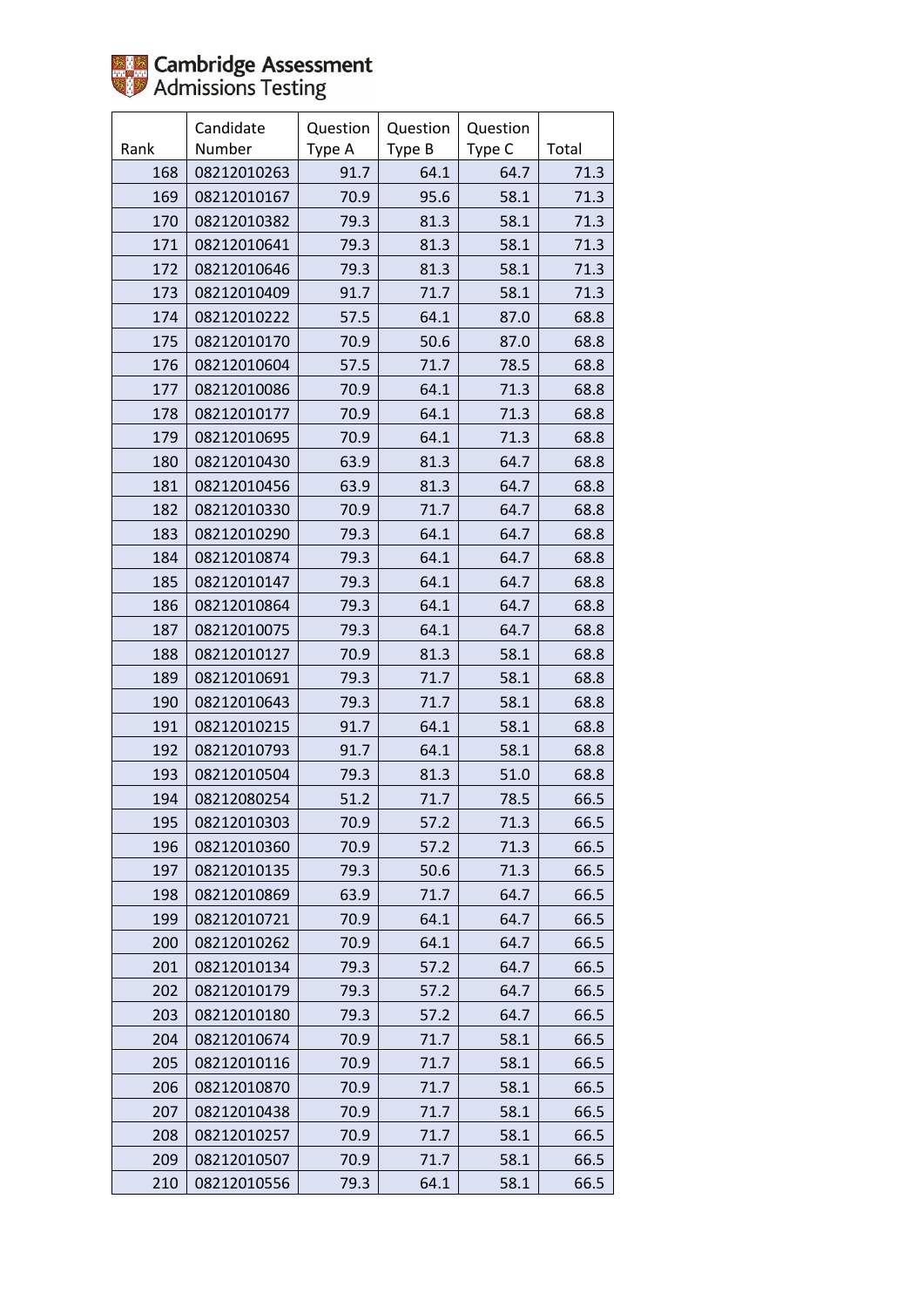

|      | Candidate   | Question | Question | Question |       |
|------|-------------|----------|----------|----------|-------|
| Rank | Number      | Type A   | Type B   | Type C   | Total |
| 211  | 08212010019 | 79.3     | 64.1     | 58.1     | 66.5  |
| 212  | 08212010779 | 79.3     | 64.1     | 58.1     | 66.5  |
| 213  | 08212010253 | 79.3     | 64.1     | 58.1     | 66.5  |
| 214  | 08212010618 | 79.3     | 64.1     | 58.1     | 66.5  |
| 215  | 08212010355 | 79.3     | 64.1     | 58.1     | 66.5  |
| 216  | 08212010444 | 70.9     | 81.3     | 51.0     | 66.5  |
| 217  | 08212010489 | 70.9     | 81.3     | 51.0     | 66.5  |
| 218  | 08212010375 | 79.3     | 71.7     | 51.0     | 66.5  |
| 219  | 08212010308 | 100.0    | 64.1     | 42.4     | 66.5  |
| 220  | 08212010677 | 51.2     | 64.1     | 78.5     | 64.2  |
| 221  | 08212010386 | 51.2     | 64.1     | 78.5     | 64.2  |
| 222  | 08212010256 | 57.5     | 57.2     | 78.5     | 64.2  |
| 223  | 08212010577 | 57.5     | 64.1     | 71.3     | 64.2  |
| 224  | 08212010273 | 63.9     | 57.2     | 71.3     | 64.2  |
| 225  | 08212010064 | 63.9     | 57.2     | 71.3     | 64.2  |
| 226  | 08212010568 | 70.9     | 50.6     | 71.3     | 64.2  |
| 227  | 08212010043 | 57.5     | 71.7     | 64.7     | 64.2  |
| 228  | 08212010236 | 57.5     | 71.7     | 64.7     | 64.2  |
| 229  | 08212010234 | 63.9     | 64.1     | 64.7     | 64.2  |
| 230  | 08212010867 | 63.9     | 64.1     | 64.7     | 64.2  |
| 231  | 08212010068 | 63.9     | 64.1     | 64.7     | 64.2  |
| 232  | 08212010374 | 63.9     | 64.1     | 64.7     | 64.2  |
| 233  | 08212010775 | 70.9     | 57.2     | 64.7     | 64.2  |
| 234  | 08212010357 | 70.9     | 57.2     | 64.7     | 64.2  |
| 235  | 08212010320 | 70.9     | 57.2     | 64.7     | 64.2  |
| 236  | 08212010072 | 70.9     | 57.2     | 64.7     | 64.2  |
| 237  | 08212010522 | 70.9     | 57.2     | 64.7     | 64.2  |
| 238  | 08212010066 | 70.9     | 57.2     | 64.7     | 64.2  |
| 239  | 08212010821 | 70.9     | 57.2     | 64.7     | 64.2  |
| 240  | 08212010566 | 70.9     | 57.2     | 64.7     | 64.2  |
| 241  | 08212010631 | 79.3     | 50.6     | 64.7     | 64.2  |
| 242  | 08212010773 | 63.9     | 71.7     | 58.1     | 64.2  |
| 243  | 08212010073 | 63.9     | 71.7     | 58.1     | 64.2  |
| 244  | 08212010882 | 63.9     | 71.7     | 58.1     | 64.2  |
| 245  | 08212010248 | 70.9     | 64.1     | 58.1     | 64.2  |
| 246  | 08212010281 | 70.9     | 64.1     | 58.1     | 64.2  |
| 247  | 08212010230 | 70.9     | 64.1     | 58.1     | 64.2  |
| 248  | 08212010479 | 79.3     | 57.2     | 58.1     | 64.2  |
| 249  | 08212010548 | 79.3     | 57.2     | 58.1     | 64.2  |
| 250  | 08212010030 | 79.3     | 57.2     | 58.1     | 64.2  |
| 251  | 08212010453 | 91.7     | 50.6     | 58.1     | 64.2  |
| 252  | 08212010159 | 63.9     | 81.3     | 51.0     | 64.2  |
| 253  | 08212010191 | 70.9     | 71.7     | 51.0     | 64.2  |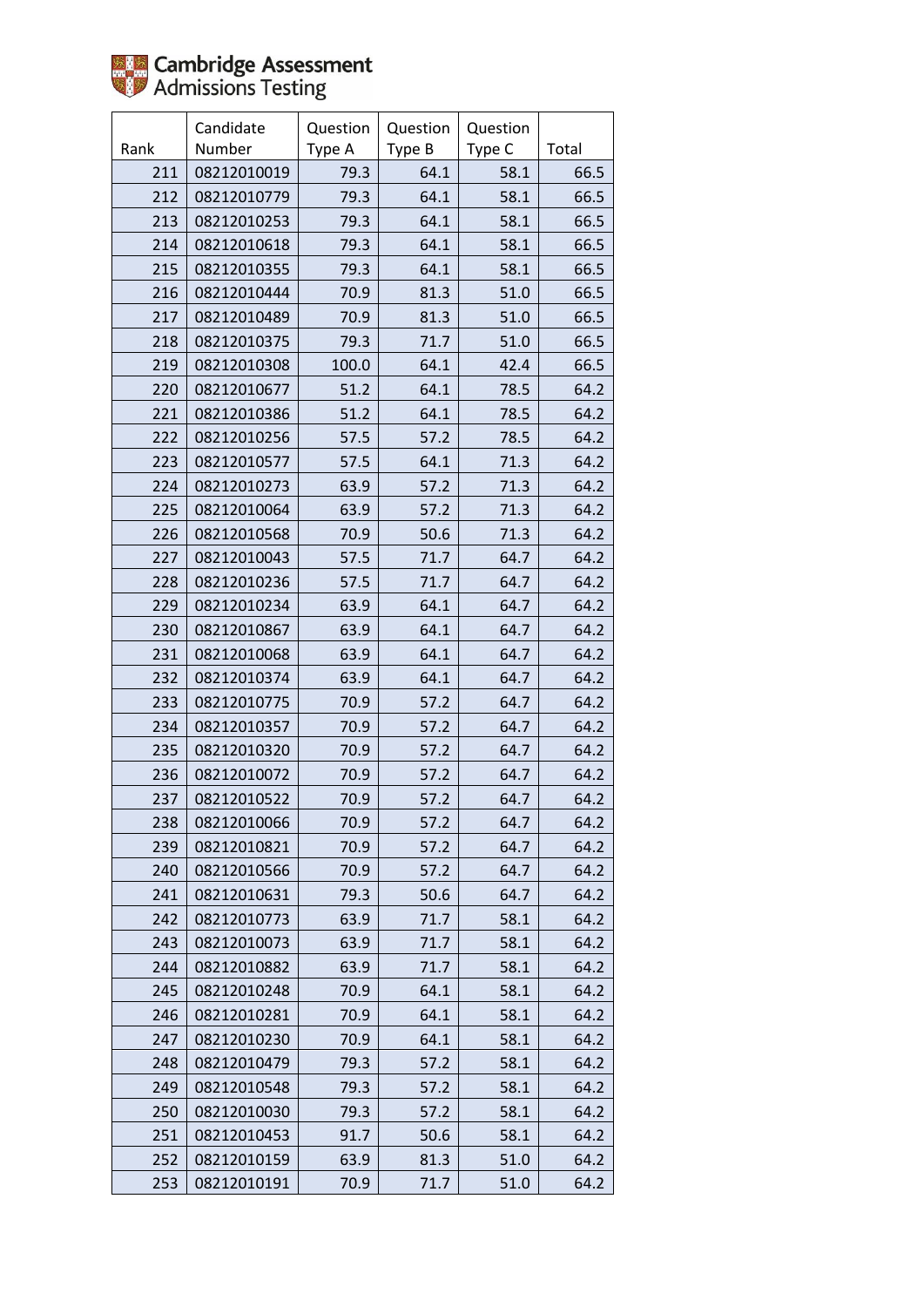|      | Candidate   | Question | Question | Question |       |
|------|-------------|----------|----------|----------|-------|
| Rank | Number      | Type A   | Type B   | Type C   | Total |
| 254  | 08212010436 | 70.9     | 71.7     | 51.0     | 64.2  |
| 255  | 08212010825 | 70.9     | 71.7     | 51.0     | 64.2  |
| 256  | 08212010023 | 79.3     | 64.1     | 51.0     | 64.2  |
| 257  | 08212010788 | 79.3     | 64.1     | 51.0     | 64.2  |
| 258  | 08212010339 | 91.7     | 57.2     | 51.0     | 64.2  |
| 259  | 08212010573 | 91.7     | 64.1     | 42.4     | 64.2  |
| 260  | 08212010593 | 57.5     | 50.6     | 78.5     | 62.0  |
| 261  | 08212010013 | 44.4     | 71.7     | 71.3     | 62.0  |
| 262  | 08212010431 | 51.2     | 64.1     | 71.3     | 62.0  |
| 263  | 08212010738 | 57.5     | 57.2     | 71.3     | 62.0  |
| 264  | 08212010879 | 57.5     | 57.2     | 71.3     | 62.0  |
| 265  | 08212010421 | 70.9     | 43.6     | 71.3     | 62.0  |
| 266  | 08212010289 | 57.5     | 64.1     | 64.7     | 62.0  |
| 267  | 08212010287 | 57.5     | 64.1     | 64.7     | 62.0  |
| 268  | 08212010666 | 57.5     | 64.1     | 64.7     | 62.0  |
| 269  | 08212010401 | 57.5     | 64.1     | 64.7     | 62.0  |
| 270  | 08212010693 | 57.5     | 64.1     | 64.7     | 62.0  |
| 271  | 08212010586 | 57.5     | 64.1     | 64.7     | 62.0  |
| 272  | 08212010905 | 63.9     | 57.2     | 64.7     | 62.0  |
| 273  | 08212010897 | 63.9     | 57.2     | 64.7     | 62.0  |
| 274  | 08212010794 | 63.9     | 57.2     | 64.7     | 62.0  |
| 275  | 08212010361 | 63.9     | 57.2     | 64.7     | 62.0  |
| 276  | 08212010510 | 63.9     | 57.2     | 64.7     | 62.0  |
| 277  | 08212010367 | 63.9     | 57.2     | 64.7     | 62.0  |
| 278  | 08212010499 | 63.9     | 57.2     | 64.7     | 62.0  |
| 279  | 08212010868 | 63.9     | 57.2     | 64.7     | 62.0  |
| 280  | 08212010826 | 70.9     | 50.6     | 64.7     | 62.0  |
| 281  | 08212010313 | 51.2     | 81.3     | 58.1     | 62.0  |
| 282  | 08212010242 | 57.5     | 71.7     | 58.1     | 62.0  |
| 283  | 08212010503 | 57.5     | 71.7     | 58.1     | 62.0  |
| 284  | 08212010763 | 63.9     | 64.1     | 58.1     | 62.0  |
| 285  | 08212010326 | 63.9     | 64.1     | 58.1     | 62.0  |
| 286  | 08212010121 | 63.9     | 64.1     | 58.1     | 62.0  |
| 287  | 08212010434 | 63.9     | 64.1     | 58.1     | 62.0  |
| 288  | 08212010433 | 70.9     | 57.2     | 58.1     | 62.0  |
| 289  | 08212010792 | 79.3     | 50.6     | 58.1     | 62.0  |
| 290  | 08212010094 | 79.3     | 50.6     | 58.1     | 62.0  |
| 291  | 08212010194 | 91.7     | 43.6     | 58.1     | 62.0  |
| 292  | 08212010686 | 57.5     | 81.3     | 51.0     | 62.0  |
| 293  | 08212010567 | 57.5     | 81.3     | 51.0     | 62.0  |
| 294  | 08212010600 | 63.9     | 71.7     | 51.0     | 62.0  |
| 295  | 08212010761 | 63.9     | 71.7     | 51.0     | 62.0  |
| 296  | 08212010307 | 63.9     | 71.7     | 51.0     | 62.0  |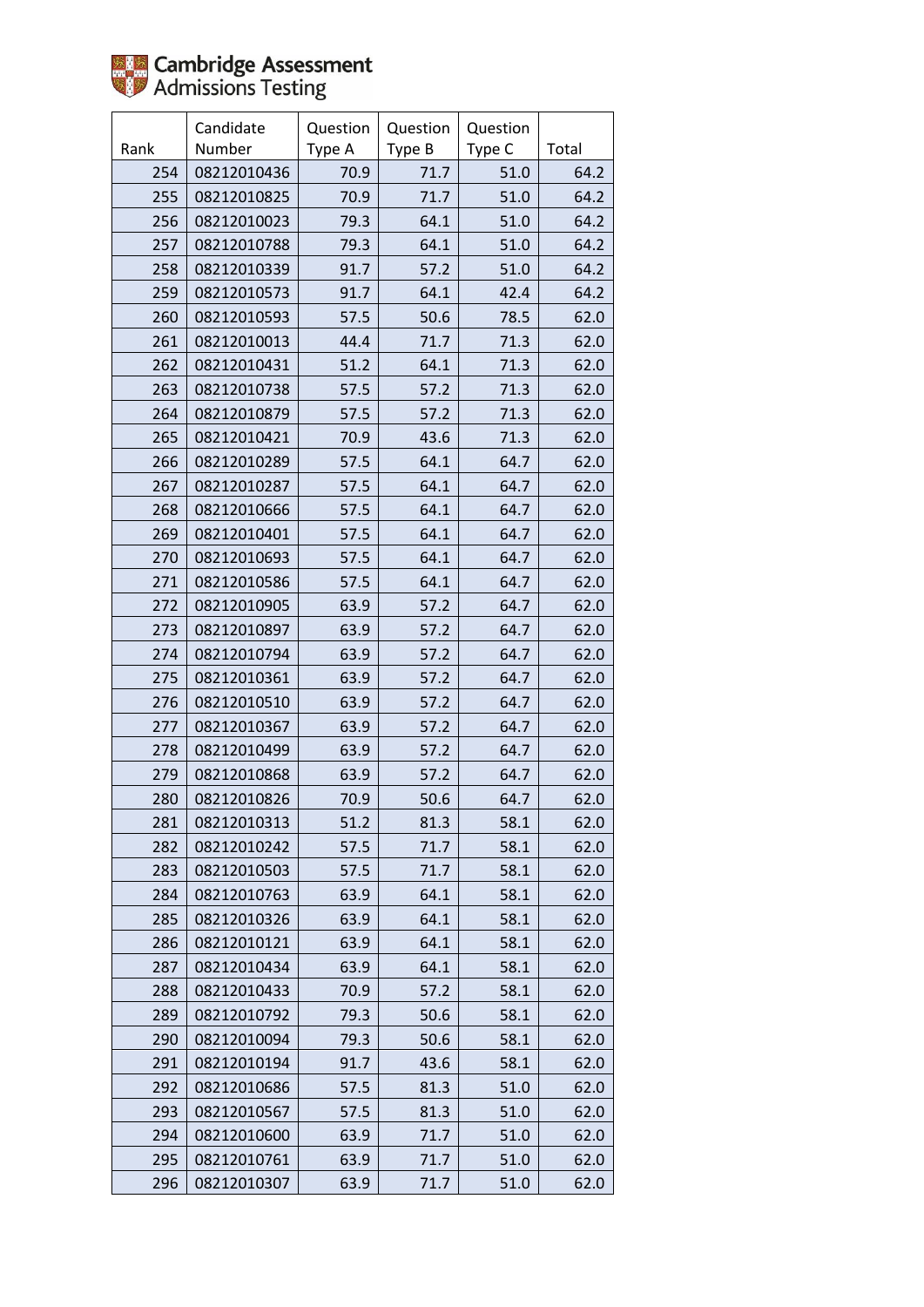|      | Candidate   | Question | Question | Question |       |
|------|-------------|----------|----------|----------|-------|
| Rank | Number      | Type A   | Type B   | Type C   | Total |
| 297  | 08212010046 | 70.9     | 64.1     | 51.0     | 62.0  |
| 298  | 08212010594 | 70.9     | 64.1     | 51.0     | 62.0  |
| 299  | 08212010404 | 63.9     | 81.3     | 42.4     | 62.0  |
| 300  | 08212010279 | 70.9     | 71.7     | 42.4     | 62.0  |
| 301  | 08212010383 | 79.3     | 64.1     | 42.4     | 62.0  |
| 302  | 08212010149 | 51.2     | 57.2     | 71.3     | 59.8  |
| 303  | 08212010065 | 57.5     | 50.6     | 71.3     | 59.8  |
| 304  | 08212010743 | 51.2     | 64.1     | 64.7     | 59.8  |
| 305  | 08212080015 | 57.5     | 57.2     | 64.7     | 59.8  |
| 306  | 08212010474 | 57.5     | 57.2     | 64.7     | 59.8  |
| 307  | 08212010411 | 57.5     | 57.2     | 64.7     | 59.8  |
| 308  | 08212010748 | 57.5     | 57.2     | 64.7     | 59.8  |
| 309  | 08212010602 | 63.9     | 50.6     | 64.7     | 59.8  |
| 310  | 08212010885 | 63.9     | 50.6     | 64.7     | 59.8  |
| 311  | 08212010084 | 63.9     | 50.6     | 64.7     | 59.8  |
| 312  | 08212010095 | 51.2     | 71.7     | 58.1     | 59.8  |
| 313  | 08212010642 | 51.2     | 71.7     | 58.1     | 59.8  |
| 314  | 08212010049 | 57.5     | 64.1     | 58.1     | 59.8  |
| 315  | 08212010155 | 57.5     | 64.1     | 58.1     | 59.8  |
| 316  | 08212010455 | 63.9     | 57.2     | 58.1     | 59.8  |
| 317  | 08212010419 | 63.9     | 57.2     | 58.1     | 59.8  |
| 318  | 08212010784 | 63.9     | 57.2     | 58.1     | 59.8  |
| 319  | 07212010766 | 63.9     | 57.2     | 58.1     | 59.8  |
| 320  | 08212010549 | 63.9     | 57.2     | 58.1     | 59.8  |
| 321  | 08212010611 | 63.9     | 57.2     | 58.1     | 59.8  |
| 322  | 08212010032 | 79.3     | 43.6     | 58.1     | 59.8  |
| 323  | 08212010880 | 91.7     | 35.3     | 58.1     | 59.8  |
| 324  | 08212010140 | 51.2     | 81.3     | 51.0     | 59.8  |
| 325  | 08212010520 | 57.5     | 71.7     | 51.0     | 59.8  |
| 326  | 08212010390 | 57.5     | 71.7     | 51.0     | 59.8  |
| 327  | 08212010244 | 57.5     | 71.7     | 51.0     | 59.8  |
| 328  | 08212010056 | 57.5     | 71.7     | 51.0     | 59.8  |
| 329  | 08212010090 | 63.9     | 64.1     | 51.0     | 59.8  |
| 330  | 08212010282 | 63.9     | 64.1     | 51.0     | 59.8  |
| 331  | 08212010840 | 63.9     | 64.1     | 51.0     | 59.8  |
| 332  | 08212010371 | 63.9     | 64.1     | 51.0     | 59.8  |
| 333  | 08212010851 | 63.9     | 64.1     | 51.0     | 59.8  |
| 334  | 08212010719 | 63.9     | 64.1     | 51.0     | 59.8  |
| 335  | 08212010760 | 63.9     | 64.1     | 51.0     | 59.8  |
| 336  | 08212010124 | 63.9     | 64.1     | 51.0     | 59.8  |
| 337  | 08212010186 | 70.9     | 57.2     | 51.0     | 59.8  |
| 338  | 08212010883 | 70.9     | 57.2     | 51.0     | 59.8  |
| 339  | 08212010216 | 70.9     | 57.2     | 51.0     | 59.8  |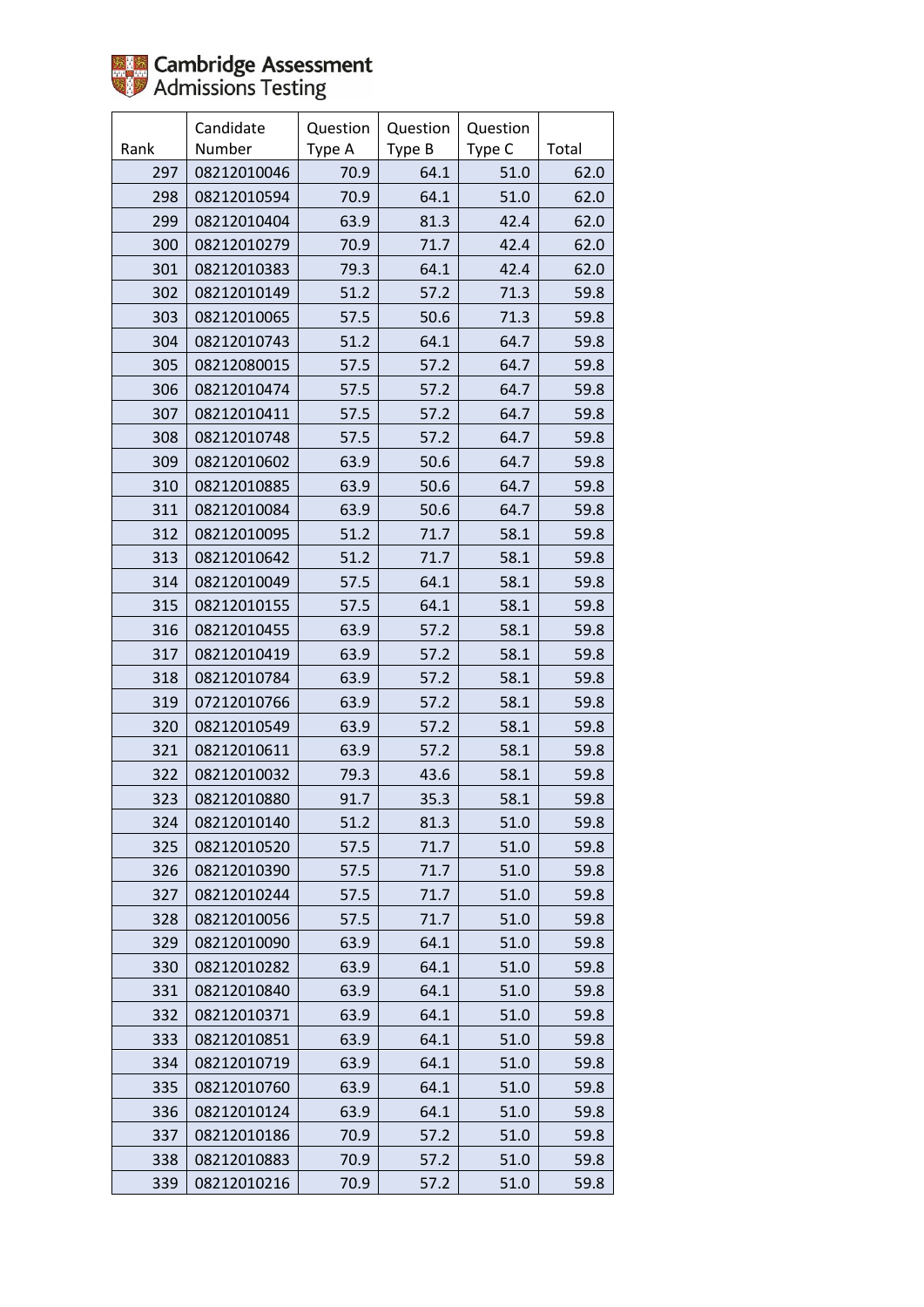

|      | Candidate   | Question | Question | Question |       |
|------|-------------|----------|----------|----------|-------|
| Rank | Number      | Type A   | Type B   | Type C   | Total |
| 340  | 08212010718 | 63.9     | 71.7     | 42.4     | 59.8  |
| 341  | 08212010754 | 70.9     | 64.1     | 42.4     | 59.8  |
| 342  | 08212010204 | 70.9     | 64.1     | 42.4     | 59.8  |
| 343  | 08212010668 | 70.9     | 64.1     | 42.4     | 59.8  |
| 344  | 08212010764 | 79.3     | 57.2     | 42.4     | 59.8  |
| 345  | 08212010260 | 79.3     | 57.2     | 42.4     | 59.8  |
| 346  | 08212010578 | 44.4     | 50.6     | 78.5     | 57.6  |
| 347  | 08212010717 | 44.4     | 50.6     | 78.5     | 57.6  |
| 348  | 08212010782 | 36.2     | 64.1     | 71.3     | 57.6  |
| 349  | 08212080562 | 51.2     | 50.6     | 71.3     | 57.6  |
| 350  | 08212080079 | 44.4     | 64.1     | 64.7     | 57.6  |
| 351  | 08212010735 | 44.4     | 64.1     | 64.7     | 57.6  |
| 352  | 08212010039 | 51.2     | 57.2     | 64.7     | 57.6  |
| 353  | 08212010377 | 51.2     | 57.2     | 64.7     | 57.6  |
| 354  | 08212010426 | 57.5     | 50.6     | 64.7     | 57.6  |
| 355  | 08212010070 | 63.9     | 43.6     | 64.7     | 57.6  |
| 356  | 08212010839 | 44.4     | 71.7     | 58.1     | 57.6  |
| 357  | 08212010380 | 51.2     | 64.1     | 58.1     | 57.6  |
| 358  | 08212010396 | 51.2     | 64.1     | 58.1     | 57.6  |
| 359  | 08212010115 | 57.5     | 57.2     | 58.1     | 57.6  |
| 360  | 08212010441 | 57.5     | 57.2     | 58.1     | 57.6  |
| 361  | 08212010091 | 63.9     | 50.6     | 58.1     | 57.6  |
| 362  | 08212010613 | 63.9     | 50.6     | 58.1     | 57.6  |
| 363  | 08212010707 | 63.9     | 50.6     | 58.1     | 57.6  |
| 364  | 08212010364 | 63.9     | 50.6     | 58.1     | 57.6  |
| 365  | 08212010314 | 63.9     | 50.6     | 58.1     | 57.6  |
| 366  | 08212010217 | 70.9     | 43.6     | 58.1     | 57.6  |
| 367  | 08212010529 | 70.9     | 43.6     | 58.1     | 57.6  |
| 368  | 08212010843 | 51.2     | 71.7     | 51.0     | 57.6  |
| 369  | 08212010846 | 57.5     | 64.1     | 51.0     | 57.6  |
| 370  | 08212010809 | 57.5     | 64.1     | 51.0     | 57.6  |
| 371  | 08212010247 | 57.5     | 64.1     | 51.0     | 57.6  |
| 372  | 08212010052 | 57.5     | 64.1     | 51.0     | 57.6  |
| 373  | 08212010477 | 57.5     | 64.1     | 51.0     | 57.6  |
| 374  | 08212010552 | 63.9     | 57.2     | 51.0     | 57.6  |
| 375  | 08212010873 | 63.9     | 57.2     | 51.0     | 57.6  |
| 376  | 08212010385 | 63.9     | 57.2     | 51.0     | 57.6  |
| 377  | 08212010491 | 63.9     | 57.2     | 51.0     | 57.6  |
| 378  | 08212010675 | 63.9     | 57.2     | 51.0     | 57.6  |
| 379  | 08212010399 | 70.9     | 50.6     | 51.0     | 57.6  |
| 380  | 08212010706 | 57.5     | 71.7     | 42.4     | 57.6  |
| 381  | 08212010720 | 57.5     | 71.7     | 42.4     | 57.6  |
| 382  | 08212010266 | 57.5     | 71.7     | 42.4     | 57.6  |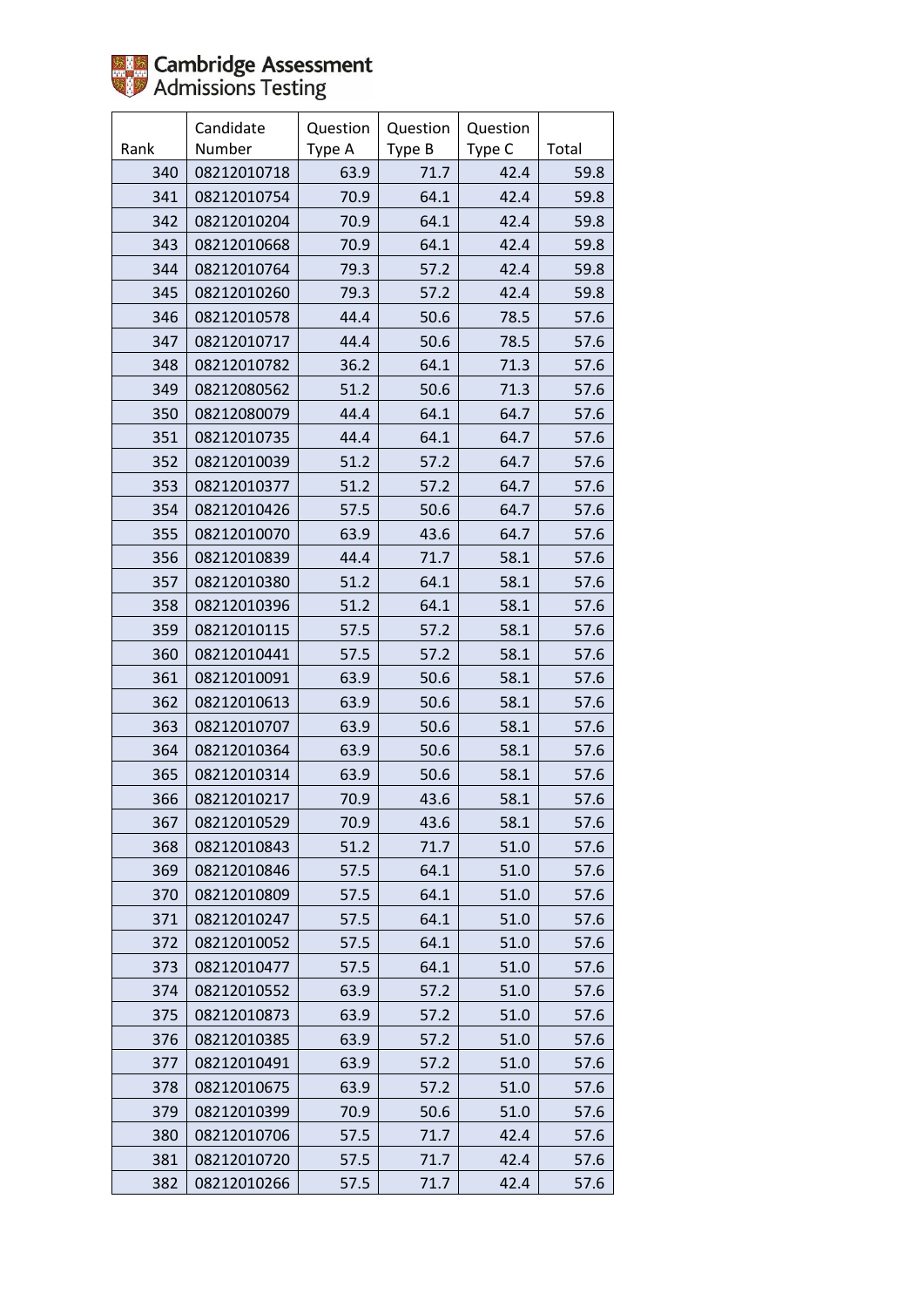|      | Candidate   | Question | Question | Question |       |
|------|-------------|----------|----------|----------|-------|
| Rank | Number      | Type A   | Type B   | Type C   | Total |
| 383  | 08212010343 | 63.9     | 64.1     | 42.4     | 57.6  |
| 384  | 08212010158 | 63.9     | 64.1     | 42.4     | 57.6  |
| 385  | 08212010878 | 63.9     | 64.1     | 42.4     | 57.6  |
| 386  | 08212010026 | 79.3     | 50.6     | 42.4     | 57.6  |
| 387  | 08212010807 | 44.4     | 50.6     | 71.3     | 55.4  |
| 388  | 08212010889 | 51.2     | 43.6     | 71.3     | 55.4  |
| 389  | 08212010810 | 44.4     | 57.2     | 64.7     | 55.4  |
| 390  | 08212010221 | 51.2     | 50.6     | 64.7     | 55.4  |
| 391  | 08212010626 | 51.2     | 50.6     | 64.7     | 55.4  |
| 392  | 08212010265 | 57.5     | 43.6     | 64.7     | 55.4  |
| 393  | 08212010074 | 57.5     | 43.6     | 64.7     | 55.4  |
| 394  | 08212010776 | 44.4     | 64.1     | 58.1     | 55.4  |
| 395  | 08212010362 | 51.2     | 57.2     | 58.1     | 55.4  |
| 396  | 08212010543 | 51.2     | 57.2     | 58.1     | 55.4  |
| 397  | 08212010122 | 51.2     | 57.2     | 58.1     | 55.4  |
| 398  | 08212010045 | 57.5     | 50.6     | 58.1     | 55.4  |
| 399  | 08212010162 | 57.5     | 50.6     | 58.1     | 55.4  |
| 400  | 08212010208 | 57.5     | 50.6     | 58.1     | 55.4  |
| 401  | 08212010151 | 57.5     | 50.6     | 58.1     | 55.4  |
| 402  | 08212010302 | 57.5     | 50.6     | 58.1     | 55.4  |
| 403  | 08212010765 | 57.5     | 50.6     | 58.1     | 55.4  |
| 404  | 08212010505 | 63.9     | 43.6     | 58.1     | 55.4  |
| 405  | 08212010229 | 51.2     | 64.1     | 51.0     | 55.4  |
| 406  | 08212010813 | 51.2     | 64.1     | 51.0     | 55.4  |
| 407  | 08212010633 | 51.2     | 64.1     | 51.0     | 55.4  |
| 408  | 08212010098 | 51.2     | 64.1     | 51.0     | 55.4  |
| 409  | 08212010439 | 51.2     | 64.1     | 51.0     | 55.4  |
| 410  | 08212010650 | 57.5     | 57.2     | 51.0     | 55.4  |
| 411  | 08212010515 | 57.5     | 57.2     | 51.0     | 55.4  |
| 412  | 08212010815 | 63.9     | 50.6     | 51.0     | 55.4  |
| 413  | 08212010560 | 63.9     | 50.6     | 51.0     | 55.4  |
| 414  | 08212010397 | 63.9     | 50.6     | 51.0     | 55.4  |
| 415  | 08212010599 | 63.9     | 50.6     | 51.0     | 55.4  |
| 416  | 08212010614 | 63.9     | 50.6     | 51.0     | 55.4  |
| 417  | 08212010394 | 63.9     | 50.6     | 51.0     | 55.4  |
| 418  | 08212010351 | 63.9     | 50.6     | 51.0     | 55.4  |
| 419  | 08212010228 | 63.9     | 50.6     | 51.0     | 55.4  |
| 420  | 08212010452 | 63.9     | 50.6     | 51.0     | 55.4  |
| 421  | 08212010634 | 63.9     | 50.6     | 51.0     | 55.4  |
| 422  | 08212080325 | 57.5     | 64.1     | 42.4     | 55.4  |
| 423  | 08212010502 | 57.5     | 64.1     | 42.4     | 55.4  |
| 424  | 08212010609 | 70.9     | 50.6     | 42.4     | 55.4  |
| 425  | 08212010148 | 70.9     | 50.6     | 42.4     | 55.4  |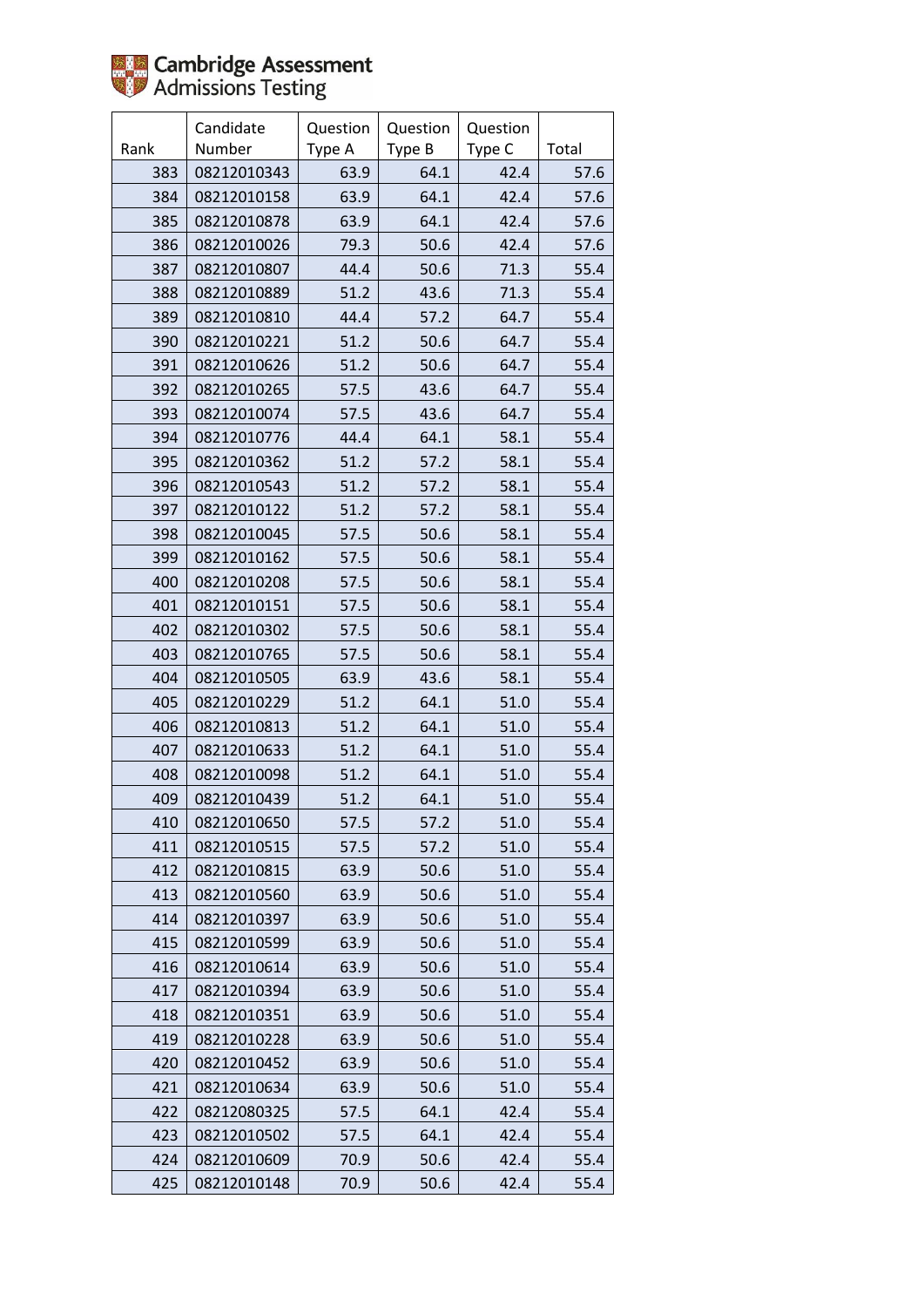

|      | Candidate   | Question | Question | Question |       |
|------|-------------|----------|----------|----------|-------|
| Rank | Number      | Type A   | Type B   | Type C   | Total |
| 426  | 08212010220 | 79.3     | 43.6     | 42.4     | 55.4  |
| 427  | 08212010901 | 70.9     | 57.2     | 29.9     | 55.4  |
| 428  | 08212010365 | 70.9     | 57.2     | 29.9     | 55.4  |
| 429  | 08212010768 | 70.9     | 64.1     | 0.0      | 55.4  |
| 430  | 08212010645 | 24.3     | 57.2     | 71.3     | 53.2  |
| 431  | 08212010662 | 36.2     | 57.2     | 64.7     | 53.2  |
| 432  | 08212010297 | 44.4     | 50.6     | 64.7     | 53.2  |
| 433  | 08212010110 | 51.2     | 43.6     | 64.7     | 53.2  |
| 434  | 08212010392 | 44.4     | 57.2     | 58.1     | 53.2  |
| 435  | 08212010757 | 44.4     | 57.2     | 58.1     | 53.2  |
| 436  | 08212010058 | 44.4     | 57.2     | 58.1     | 53.2  |
| 437  | 08212010185 | 44.4     | 57.2     | 58.1     | 53.2  |
| 438  | 08212010183 | 51.2     | 50.6     | 58.1     | 53.2  |
| 439  | 08212010002 | 51.2     | 50.6     | 58.1     | 53.2  |
| 440  | 08212010249 | 57.5     | 43.6     | 58.1     | 53.2  |
| 441  | 08212010286 | 57.5     | 43.6     | 58.1     | 53.2  |
| 442  | 08212010348 | 44.4     | 64.1     | 51.0     | 53.2  |
| 443  | 08212010736 | 44.4     | 64.1     | 51.0     | 53.2  |
| 444  | 08212010542 | 51.2     | 57.2     | 51.0     | 53.2  |
| 445  | 08212010624 | 51.2     | 57.2     | 51.0     | 53.2  |
| 446  | 08212010484 | 51.2     | 57.2     | 51.0     | 53.2  |
| 447  | 08212010490 | 51.2     | 57.2     | 51.0     | 53.2  |
| 448  | 08212010652 | 51.2     | 57.2     | 51.0     | 53.2  |
| 449  | 08212010209 | 57.5     | 50.6     | 51.0     | 53.2  |
| 450  | 08212010225 | 57.5     | 50.6     | 51.0     | 53.2  |
| 451  | 08212010822 | 57.5     | 50.6     | 51.0     | 53.2  |
| 452  | 08212010512 | 57.5     | 50.6     | 51.0     | 53.2  |
| 453  | 08212010694 | 57.5     | 50.6     | 51.0     | 53.2  |
| 454  | 08212010106 | 63.9     | 43.6     | 51.0     | 53.2  |
| 455  | 08212010584 | 63.9     | 43.6     | 51.0     | 53.2  |
| 456  | 08212080099 | 63.9     | 43.6     | 51.0     | 53.2  |
| 457  | 08212010886 | 63.9     | 43.6     | 51.0     | 53.2  |
| 458  | 08212010239 | 63.9     | 43.6     | 51.0     | 53.2  |
| 459  | 08212010731 | 44.4     | 71.7     | 42.4     | 53.2  |
| 460  | 08212010669 | 51.2     | 64.1     | 42.4     | 53.2  |
| 461  | 08212010532 | 51.2     | 64.1     | 42.4     | 53.2  |
| 462  | 08212010589 | 57.5     | 57.2     | 42.4     | 53.2  |
| 463  | 08212010561 | 63.9     | 50.6     | 42.4     | 53.2  |
| 464  | 08212010756 | 63.9     | 50.6     | 42.4     | 53.2  |
| 465  | 08212010055 | 63.9     | 50.6     | 42.4     | 53.2  |
| 466  | 08212010541 | 63.9     | 50.6     | 42.4     | 53.2  |
| 467  | 08212010193 | 63.9     | 50.6     | 42.4     | 53.2  |
| 468  | 08212010705 | 63.9     | 57.2     | 29.9     | 53.2  |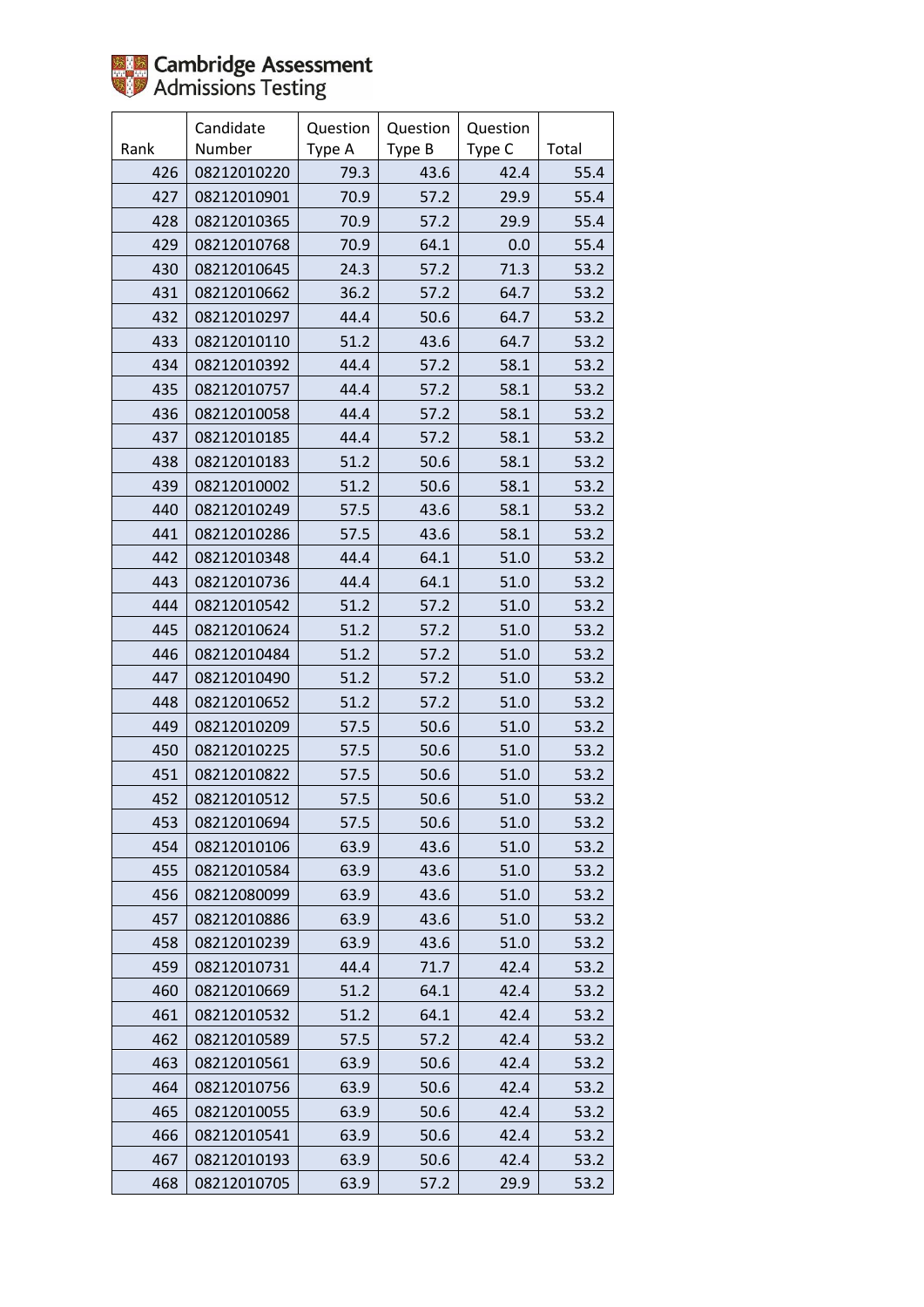

|      | Candidate   | Question | Question | Question |       |
|------|-------------|----------|----------|----------|-------|
| Rank | Number      | Type A   | Type B   | Type C   | Total |
| 469  | 08212010563 | 63.9     | 57.2     | 29.9     | 53.2  |
| 470  | 08212010824 | 63.9     | 57.2     | 29.9     | 53.2  |
| 471  | 08212010337 | 36.2     | 43.6     | 71.3     | 50.9  |
| 472  | 08212010501 | 44.4     | 35.3     | 71.3     | 50.9  |
| 473  | 08212010005 | 24.3     | 57.2     | 64.7     | 50.9  |
| 474  | 08212010734 | 36.2     | 50.6     | 64.7     | 50.9  |
| 475  | 08212010114 | 36.2     | 50.6     | 64.7     | 50.9  |
| 476  | 08212010836 | 36.2     | 50.6     | 64.7     | 50.9  |
| 477  | 08212010120 | 44.4     | 43.6     | 64.7     | 50.9  |
| 478  | 08212010751 | 44.4     | 43.6     | 64.7     | 50.9  |
| 479  | 08212010324 | 44.4     | 43.6     | 64.7     | 50.9  |
| 480  | 08212010388 | 57.5     | 23.3     | 64.7     | 50.9  |
| 481  | 08212010841 | 44.4     | 50.6     | 58.1     | 50.9  |
| 482  | 08212010538 | 44.4     | 50.6     | 58.1     | 50.9  |
| 483  | 08212010475 | 44.4     | 50.6     | 58.1     | 50.9  |
| 484  | 08212010071 | 51.2     | 43.6     | 58.1     | 50.9  |
| 485  | 08212080610 | 51.2     | 43.6     | 58.1     | 50.9  |
| 486  | 08212010795 | 51.2     | 43.6     | 58.1     | 50.9  |
| 487  | 08212010027 | 51.2     | 43.6     | 58.1     | 50.9  |
| 488  | 08212010591 | 57.5     | 35.3     | 58.1     | 50.9  |
| 489  | 08212010016 | 57.5     | 35.3     | 58.1     | 50.9  |
| 490  | 08212010350 | 63.9     | 23.3     | 58.1     | 50.9  |
| 491  | 08212010104 | 36.2     | 64.1     | 51.0     | 50.9  |
| 492  | 08212010338 | 44.4     | 57.2     | 51.0     | 50.9  |
| 493  | 08212010358 | 44.4     | 57.2     | 51.0     | 50.9  |
| 494  | 08212010762 | 44.4     | 57.2     | 51.0     | 50.9  |
| 495  | 08212010819 | 44.4     | 57.2     | 51.0     | 50.9  |
| 496  | 08212010627 | 51.2     | 50.6     | 51.0     | 50.9  |
| 497  | 08212010700 | 51.2     | 50.6     | 51.0     | 50.9  |
| 498  | 08212010280 | 51.2     | 50.6     | 51.0     | 50.9  |
| 499  | 08212010676 | 51.2     | 50.6     | 51.0     | 50.9  |
| 500  | 08212010572 | 57.5     | 43.6     | 51.0     | 50.9  |
| 501  | 08212010884 | 57.5     | 43.6     | 51.0     | 50.9  |
| 502  | 08212010400 | 63.9     | 35.3     | 51.0     | 50.9  |
| 503  | 08212010218 | 44.4     | 64.1     | 42.4     | 50.9  |
| 504  | 08212010638 | 44.4     | 64.1     | 42.4     | 50.9  |
| 505  | 08212010606 | 51.2     | 57.2     | 42.4     | 50.9  |
| 506  | 08212010523 | 51.2     | 57.2     | 42.4     | 50.9  |
| 507  | 08212010678 | 51.2     | 57.2     | 42.4     | 50.9  |
| 508  | 08212010711 | 51.2     | 57.2     | 42.4     | 50.9  |
| 509  | 08212010245 | 51.2     | 57.2     | 42.4     | 50.9  |
| 510  | 08212010410 | 57.5     | 50.6     | 42.4     | 50.9  |
| 511  | 08212010555 | 57.5     | 50.6     | 42.4     | 50.9  |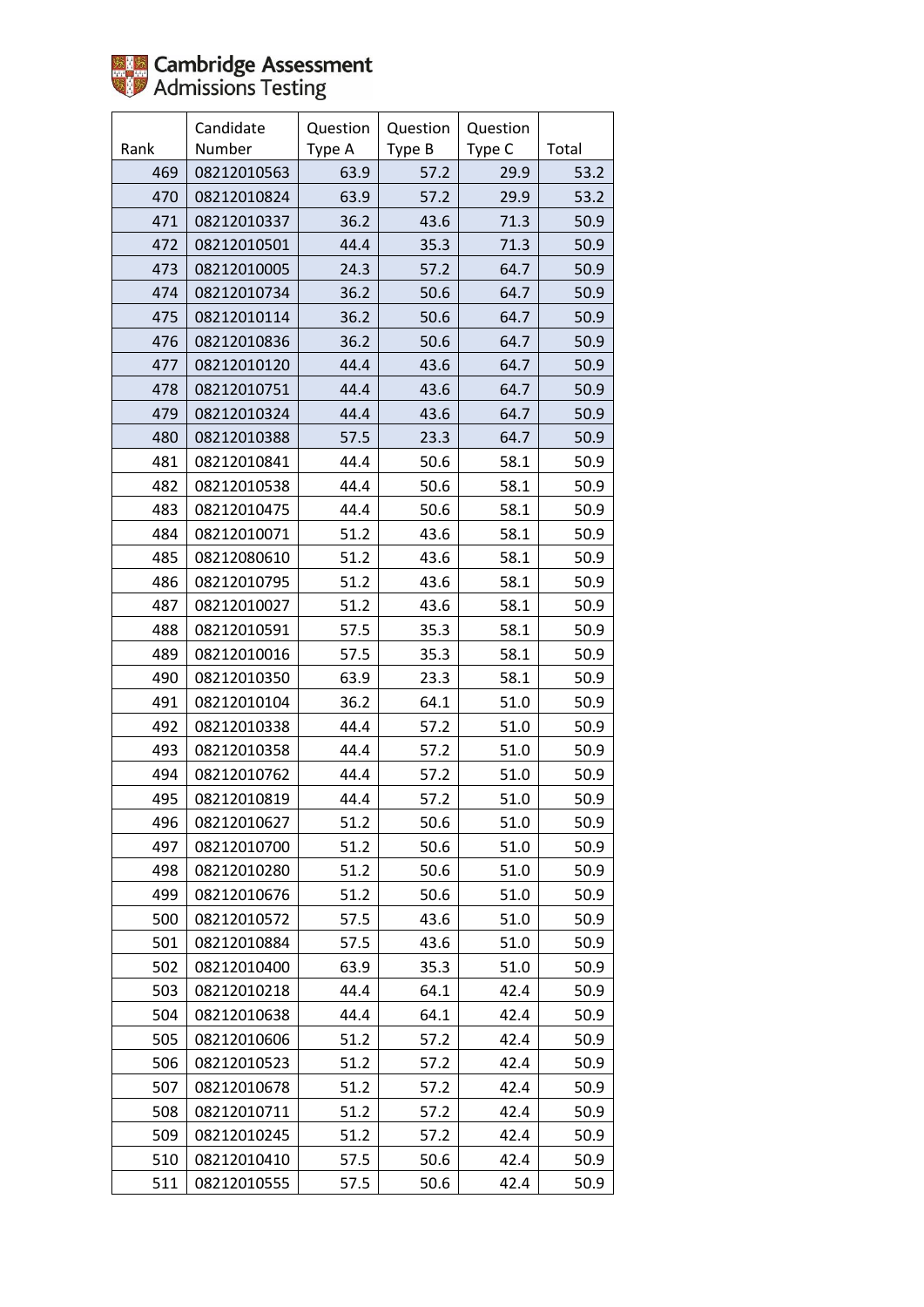|      | Candidate   | Question | Question | Question |       |
|------|-------------|----------|----------|----------|-------|
| Rank | Number      | Type A   | Type B   | Type C   | Total |
| 512  | 08212010100 | 57.5     | 50.6     | 42.4     | 50.9  |
| 513  | 08212010393 | 57.5     | 50.6     | 42.4     | 50.9  |
| 514  | 08212010309 | 63.9     | 43.6     | 42.4     | 50.9  |
| 515  | 08212010622 | 63.9     | 43.6     | 42.4     | 50.9  |
| 516  | 08212010142 | 70.9     | 35.3     | 42.4     | 50.9  |
| 517  | 08212010037 | 70.9     | 35.3     | 42.4     | 50.9  |
| 518  | 08212010214 | 63.9     | 50.6     | 29.9     | 50.9  |
| 519  | 08212010890 | 70.9     | 43.6     | 29.9     | 50.9  |
| 520  | 08212010270 | 36.2     | 43.6     | 64.7     | 48.6  |
| 521  | 08212010312 | 36.2     | 43.6     | 64.7     | 48.6  |
| 522  | 08212080189 | 36.2     | 50.6     | 58.1     | 48.6  |
| 523  | 08212010181 | 36.2     | 50.6     | 58.1     | 48.6  |
| 524  | 08212010737 | 36.2     | 50.6     | 58.1     | 48.6  |
| 525  | 08212010845 | 36.2     | 50.6     | 58.1     | 48.6  |
| 526  | 08212010699 | 36.2     | 50.6     | 58.1     | 48.6  |
| 527  | 08212010804 | 36.2     | 50.6     | 58.1     | 48.6  |
| 528  | 08212010816 | 44.4     | 43.6     | 58.1     | 48.6  |
| 529  | 08212010571 | 44.4     | 43.6     | 58.1     | 48.6  |
| 530  | 08212010506 | 44.4     | 43.6     | 58.1     | 48.6  |
| 531  | 08212010299 | 44.4     | 43.6     | 58.1     | 48.6  |
| 532  | 08212010517 | 51.2     | 35.3     | 58.1     | 48.6  |
| 533  | 08212010395 | 51.2     | 35.3     | 58.1     | 48.6  |
| 534  | 08212010226 | 44.4     | 50.6     | 51.0     | 48.6  |
| 535  | 08212010006 | 44.4     | 50.6     | 51.0     | 48.6  |
| 536  | 08212010284 | 44.4     | 50.6     | 51.0     | 48.6  |
| 537  | 08212010219 | 44.4     | 50.6     | 51.0     | 48.6  |
| 538  | 08212010585 | 44.4     | 50.6     | 51.0     | 48.6  |
| 539  | 08212010417 | 51.2     | 43.6     | 51.0     | 48.6  |
| 540  | 08212010726 | 51.2     | 43.6     | 51.0     | 48.6  |
| 541  | 08212010857 | 51.2     | 43.6     | 51.0     | 48.6  |
| 542  | 08212010729 | 51.2     | 43.6     | 51.0     | 48.6  |
| 543  | 08212010448 | 51.2     | 43.6     | 51.0     | 48.6  |
| 544  | 08212010174 | 57.5     | 35.3     | 51.0     | 48.6  |
| 545  | 08212010891 | 57.5     | 35.3     | 51.0     | 48.6  |
| 546  | 08212010596 | 44.4     | 57.2     | 42.4     | 48.6  |
| 547  | 08212010595 | 44.4     | 57.2     | 42.4     | 48.6  |
| 548  | 08212010630 | 51.2     | 50.6     | 42.4     | 48.6  |
| 549  | 08212010108 | 51.2     | 50.6     | 42.4     | 48.6  |
| 550  | 08212010311 | 51.2     | 50.6     | 42.4     | 48.6  |
| 551  | 08212010558 | 51.2     | 50.6     | 42.4     | 48.6  |
| 552  | 08212010255 | 57.5     | 43.6     | 42.4     | 48.6  |
| 553  | 08212010384 | 57.5     | 43.6     | 42.4     | 48.6  |
| 554  | 08212010241 | 57.5     | 43.6     | 42.4     | 48.6  |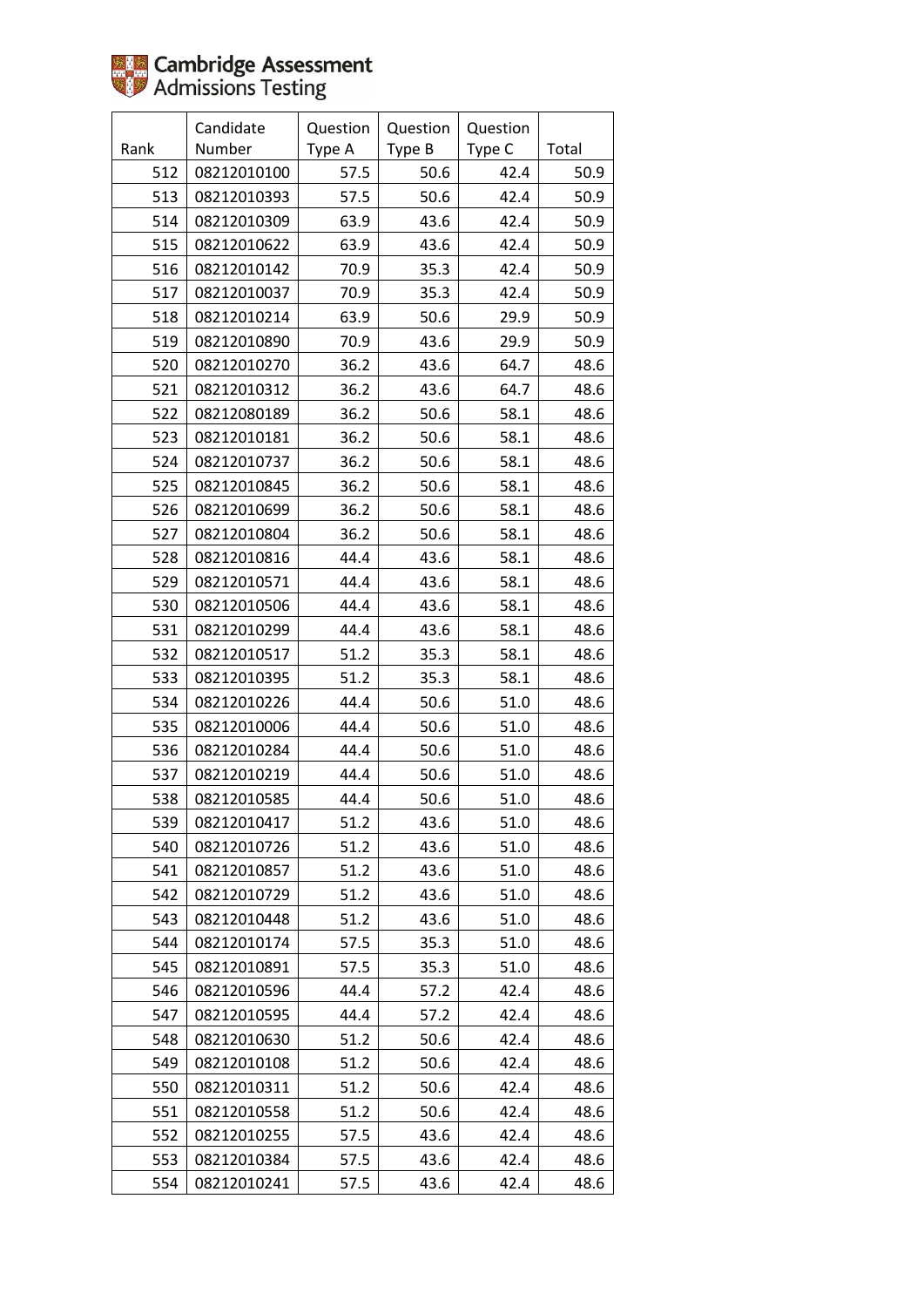|      | Candidate   | Question | Question | Question |       |
|------|-------------|----------|----------|----------|-------|
| Rank | Number      | Type A   | Type B   | Type C   | Total |
| 555  | 08212010628 | 63.9     | 35.3     | 42.4     | 48.6  |
| 556  | 08212010252 | 63.9     | 35.3     | 42.4     | 48.6  |
| 557  | 08212010590 | 63.9     | 35.3     | 42.4     | 48.6  |
| 558  | 08212010832 | 36.2     | 71.7     | 29.9     | 48.6  |
| 559  | 08212010852 | 44.4     | 64.1     | 29.9     | 48.6  |
| 560  | 08212010509 | 51.2     | 57.2     | 29.9     | 48.6  |
| 561  | 08212010653 | 63.9     | 43.6     | 29.9     | 48.6  |
| 562  | 08212010164 | 63.9     | 43.6     | 29.9     | 48.6  |
| 563  | 08212010487 | 70.9     | 35.3     | 29.9     | 48.6  |
| 564  | 08212010530 | 24.3     | 43.6     | 64.7     | 46.1  |
| 565  | 08212010428 | $0.0\,$  | 57.2     | 58.1     | 46.1  |
| 566  | 08212010334 | 24.3     | 50.6     | 58.1     | 46.1  |
| 567  | 08212010828 | 36.2     | 43.6     | 58.1     | 46.1  |
| 568  | 08212010469 | 44.4     | 35.3     | 58.1     | 46.1  |
| 569  | 08212010195 | 44.4     | 35.3     | 58.1     | 46.1  |
| 570  | 08212010576 | 44.4     | 35.3     | 58.1     | 46.1  |
| 571  | 08212010372 | 51.2     | 23.3     | 58.1     | 46.1  |
| 572  | 08212010569 | 24.3     | 57.2     | 51.0     | 46.1  |
| 573  | 08212010526 | 36.2     | 50.6     | 51.0     | 46.1  |
| 574  | 08212010769 | 36.2     | 50.6     | 51.0     | 46.1  |
| 575  | 08212010524 | 36.2     | 50.6     | 51.0     | 46.1  |
| 576  | 08212010844 | 36.2     | 50.6     | 51.0     | 46.1  |
| 577  | 08212010565 | 36.2     | 50.6     | 51.0     | 46.1  |
| 578  | 08212010855 | 36.2     | 50.6     | 51.0     | 46.1  |
| 579  | 08212010461 | 36.2     | 50.6     | 51.0     | 46.1  |
| 580  | 08212010035 | 44.4     | 43.6     | 51.0     | 46.1  |
| 581  | 08212010381 | 44.4     | 43.6     | 51.0     | 46.1  |
| 582  | 08212010663 | 44.4     | 43.6     | 51.0     | 46.1  |
| 583  | 08212010171 | 44.4     | 43.6     | 51.0     | 46.1  |
| 584  | 08212010200 | 44.4     | 43.6     | 51.0     | 46.1  |
| 585  | 08212010516 | 44.4     | 43.6     | 51.0     | 46.1  |
| 586  | 08212010080 | 44.4     | 43.6     | 51.0     | 46.1  |
| 587  | 08212080733 | 57.5     | 23.3     | 51.0     | 46.1  |
| 588  | 08212010161 | 36.2     | 57.2     | 42.4     | 46.1  |
| 589  | 08212010223 | 36.2     | 57.2     | 42.4     | 46.1  |
| 590  | 08212010877 | 36.2     | 57.2     | 42.4     | 46.1  |
| 591  | 08212010119 | 36.2     | 57.2     | 42.4     | 46.1  |
| 592  | 08212010145 | 44.4     | 50.6     | 42.4     | 46.1  |
| 593  | 08212010379 | 44.4     | 50.6     | 42.4     | 46.1  |
| 594  | 08212010034 | 44.4     | 50.6     | 42.4     | 46.1  |
| 595  | 08212010545 | 44.4     | 50.6     | 42.4     | 46.1  |
| 596  | 08212010031 | 44.4     | 50.6     | 42.4     | 46.1  |
| 597  | 08212010898 | 51.2     | 43.6     | 42.4     | 46.1  |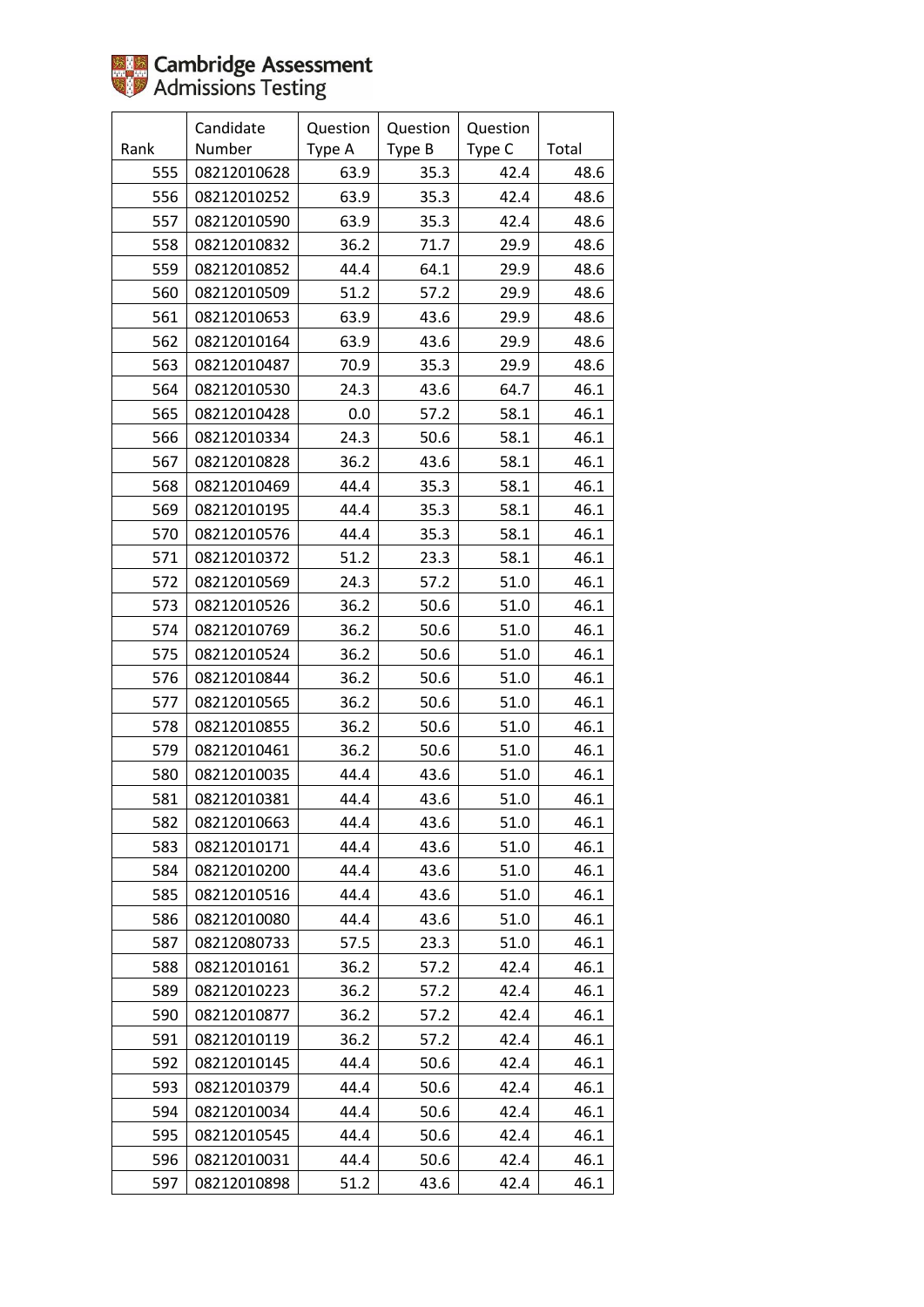|      | Candidate   | Question | Question | Question |       |
|------|-------------|----------|----------|----------|-------|
| Rank | Number      | Type A   | Type B   | Type C   | Total |
| 598  | 08212010473 | 51.2     | 43.6     | 42.4     | 46.1  |
| 599  | 08212010486 | 51.2     | 43.6     | 42.4     | 46.1  |
| 600  | 08212010085 | 57.5     | 35.3     | 42.4     | 46.1  |
| 601  | 08212010778 | 63.9     | 23.3     | 42.4     | 46.1  |
| 602  | 08212010833 | 63.9     | 23.3     | 42.4     | 46.1  |
| 603  | 08212010551 | 44.4     | 57.2     | 29.9     | 46.1  |
| 604  | 08212010319 | 44.4     | 57.2     | 29.9     | 46.1  |
| 605  | 08212010655 | 51.2     | 50.6     | 29.9     | 46.1  |
| 606  | 08212010327 | 63.9     | 43.6     | 0.0      | 46.1  |
| 607  | 08212010625 | 0.0      | 43.6     | 64.7     | 43.6  |
| 608  | 08212010636 | 36.2     | 23.3     | 64.7     | 43.6  |
| 609  | 08212010559 | 0.0      | 50.6     | 58.1     | 43.6  |
| 610  | 08212010838 | 24.3     | 43.6     | 58.1     | 43.6  |
| 611  | 08212010772 | 24.3     | 43.6     | 58.1     | 43.6  |
| 612  | 08212010842 | 24.3     | 43.6     | 58.1     | 43.6  |
| 613  | 08212010315 | 36.2     | 35.3     | 58.1     | 43.6  |
| 614  | 08212010403 | 36.2     | 35.3     | 58.1     | 43.6  |
| 615  | 08212010837 | 36.2     | 35.3     | 58.1     | 43.6  |
| 616  | 08212010310 | 36.2     | 35.3     | 58.1     | 43.6  |
| 617  | 08212010866 | 36.2     | 35.3     | 58.1     | 43.6  |
| 618  | 08212010328 | 44.4     | 23.3     | 58.1     | 43.6  |
| 619  | 08212010528 | 44.4     | 23.3     | 58.1     | 43.6  |
| 620  | 08212010906 | 44.4     | 23.3     | 58.1     | 43.6  |
| 621  | 08212010856 | 0.0      | 57.2     | 51.0     | 43.6  |
| 622  | 08212010579 | 24.3     | 50.6     | 51.0     | 43.6  |
| 623  | 08212010780 | 24.3     | 50.6     | 51.0     | 43.6  |
| 624  | 08212010521 | 36.2     | 43.6     | 51.0     | 43.6  |
| 625  | 08212010349 | 36.2     | 43.6     | 51.0     | 43.6  |
| 626  | 08212010344 | 36.2     | 43.6     | 51.0     | 43.6  |
| 627  | 08212010296 | 36.2     | 43.6     | 51.0     | 43.6  |
| 628  | 08212010850 | 36.2     | 43.6     | 51.0     | 43.6  |
| 629  | 08212010251 | 36.2     | 43.6     | 51.0     | 43.6  |
| 630  | 08212010654 | 36.2     | 43.6     | 51.0     | 43.6  |
| 631  | 08212010623 | 36.2     | 43.6     | 51.0     | 43.6  |
| 632  | 08212010391 | 44.4     | 35.3     | 51.0     | 43.6  |
| 633  | 08212010704 | 44.4     | 35.3     | 51.0     | 43.6  |
| 634  | 08212010437 | 44.4     | 35.3     | 51.0     | 43.6  |
| 635  | 08212010742 | 44.4     | 35.3     | 51.0     | 43.6  |
| 636  | 08212010661 | 44.4     | 35.3     | 51.0     | 43.6  |
| 637  | 08212010496 | 44.4     | 35.3     | 51.0     | 43.6  |
| 638  | 08212010659 | 44.4     | 35.3     | 51.0     | 43.6  |
| 639  | 08212010258 | 51.2     | 23.3     | 51.0     | 43.6  |
| 640  | 08212010197 | 51.2     | 23.3     | 51.0     | 43.6  |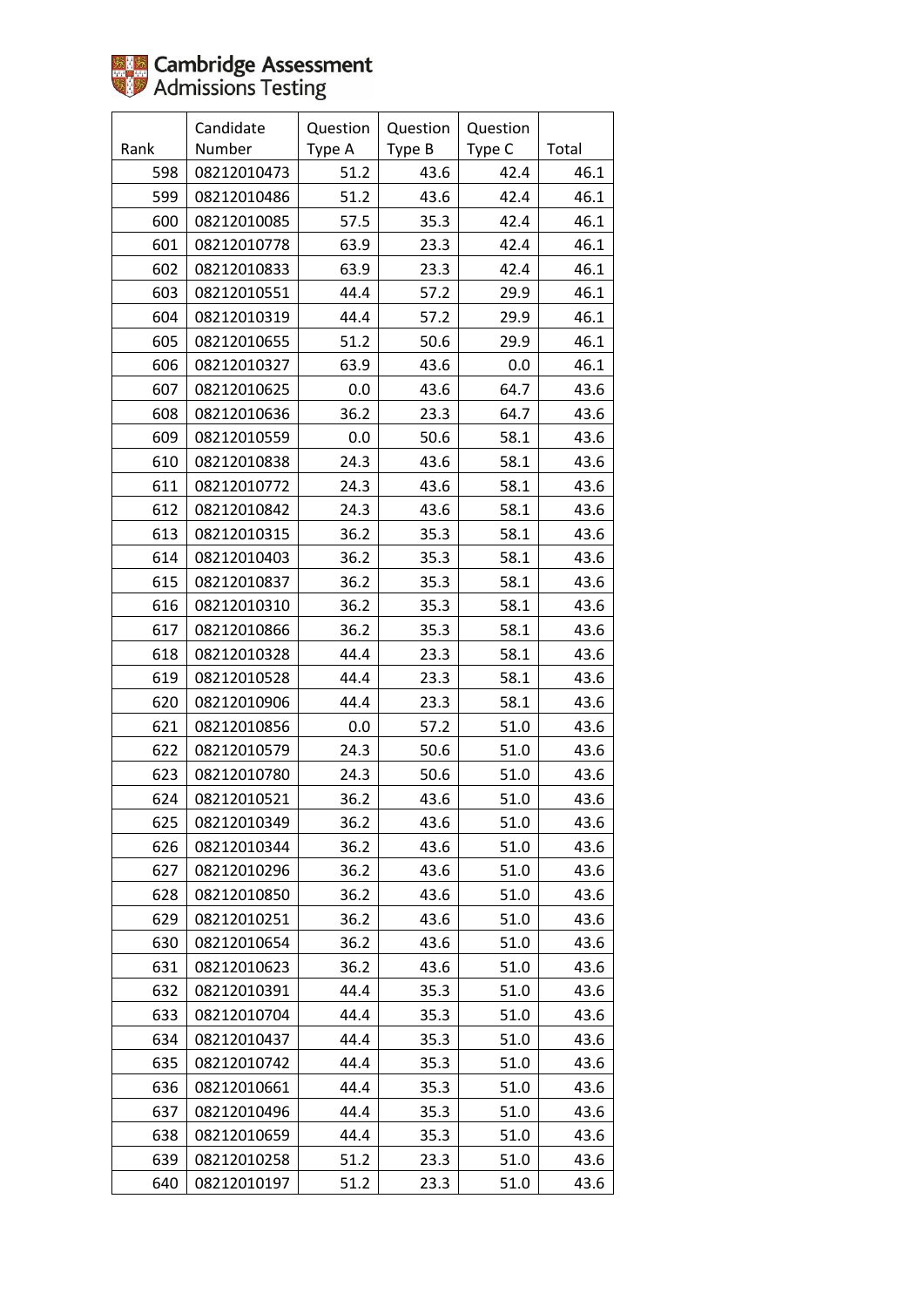|      | Candidate   | Question | Question | Question |       |
|------|-------------|----------|----------|----------|-------|
| Rank | Number      | Type A   | Type B   | Type C   | Total |
| 641  | 08212010246 | 36.2     | 50.6     | 42.4     | 43.6  |
| 642  | 08212010353 | 36.2     | 50.6     | 42.4     | 43.6  |
| 643  | 08212010008 | 36.2     | 50.6     | 42.4     | 43.6  |
| 644  | 08212010468 | 36.2     | 50.6     | 42.4     | 43.6  |
| 645  | 08212010423 | 36.2     | 50.6     | 42.4     | 43.6  |
| 646  | 08212010716 | 44.4     | 43.6     | 42.4     | 43.6  |
| 647  | 08212010295 | 44.4     | 43.6     | 42.4     | 43.6  |
| 648  | 08212010785 | 44.4     | 43.6     | 42.4     | 43.6  |
| 649  | 08212010616 | 44.4     | 43.6     | 42.4     | 43.6  |
| 650  | 08212010789 | 51.2     | 35.3     | 42.4     | 43.6  |
| 651  | 08212010464 | 36.2     | 57.2     | 29.9     | 43.6  |
| 652  | 08212010470 | 36.2     | 57.2     | 29.9     | 43.6  |
| 653  | 08212010848 | 44.4     | 50.6     | 29.9     | 43.6  |
| 654  | 08212010749 | 44.4     | 50.6     | 29.9     | 43.6  |
| 655  | 08212010259 | 44.4     | 50.6     | 29.9     | 43.6  |
| 656  | 08212010163 | 51.2     | 43.6     | 29.9     | 43.6  |
| 657  | 08212010354 | 51.2     | 43.6     | 29.9     | 43.6  |
| 658  | 08212010497 | 51.2     | 50.6     | 0.0      | 43.6  |
| 659  | 08212010583 | 51.2     | 50.6     | 0.0      | 43.6  |
| 660  | 08212010582 | 51.2     | 50.6     | 0.0      | 43.6  |
| 661  | 08212010701 | 36.2     | 0.0      | 64.7     | 40.8  |
| 662  | 08212010418 | 24.3     | 35.3     | 58.1     | 40.8  |
| 663  | 08212010356 | 24.3     | 35.3     | 58.1     | 40.8  |
| 664  | 08212010755 | 24.3     | 35.3     | 58.1     | 40.8  |
| 665  | 08212010440 | 36.2     | 23.3     | 58.1     | 40.8  |
| 666  | 08212010443 | 36.2     | 23.3     | 58.1     | 40.8  |
| 667  | 08212010414 | 0.0      | 50.6     | 51.0     | 40.8  |
| 668  | 08212010050 | 24.3     | 43.6     | 51.0     | 40.8  |
| 669  | 08212010637 | 24.3     | 43.6     | 51.0     | 40.8  |
| 670  | 08212010336 | 24.3     | 43.6     | 51.0     | 40.8  |
| 671  | 08212010673 | 24.3     | 43.6     | 51.0     | 40.8  |
| 672  | 08212010896 | 36.2     | 35.3     | 51.0     | 40.8  |
| 673  | 08212010398 | 36.2     | 35.3     | 51.0     | 40.8  |
| 674  | 08212010014 | 36.2     | 35.3     | 51.0     | 40.8  |
| 675  | 08212010814 | 44.4     | 23.3     | 51.0     | 40.8  |
| 676  | 08212010820 | 44.4     | 23.3     | 51.0     | 40.8  |
| 677  | 08212010340 | 24.3     | 50.6     | 42.4     | 40.8  |
| 678  | 08212080684 | 24.3     | 50.6     | 42.4     | 40.8  |
| 679  | 08212010801 | 36.2     | 43.6     | 42.4     | 40.8  |
| 680  | 08212010146 | 36.2     | 43.6     | 42.4     | 40.8  |
| 681  | 08212010059 | 36.2     | 43.6     | 42.4     | 40.8  |
| 682  | 08212010540 | 36.2     | 43.6     | 42.4     | 40.8  |
| 683  | 08212010620 | 36.2     | 43.6     | 42.4     | 40.8  |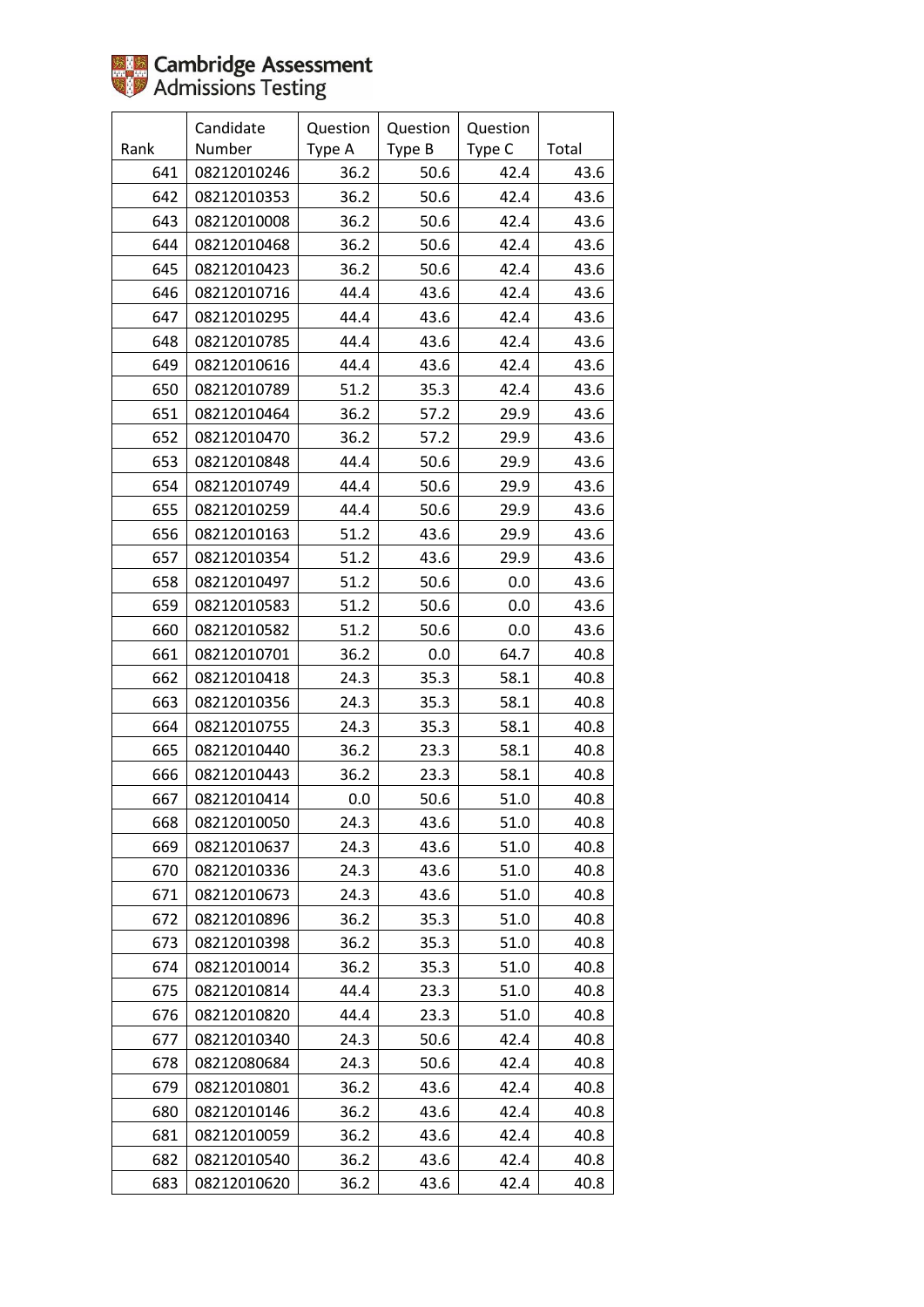|      | Candidate   | Question | Question | Question |       |
|------|-------------|----------|----------|----------|-------|
| Rank | Number      | Type A   | Type B   | Type C   | Total |
| 684  | 08212010745 | 36.2     | 43.6     | 42.4     | 40.8  |
| 685  | 08212010053 | 36.2     | 43.6     | 42.4     | 40.8  |
| 686  | 08212010539 | 44.4     | 35.3     | 42.4     | 40.8  |
| 687  | 08212010472 | 44.4     | 35.3     | 42.4     | 40.8  |
| 688  | 08212010112 | 44.4     | 35.3     | 42.4     | 40.8  |
| 689  | 08212010858 | 51.2     | 23.3     | 42.4     | 40.8  |
| 690  | 08212010690 | 51.2     | 23.3     | 42.4     | 40.8  |
| 691  | 08212010264 | 24.3     | 57.2     | 29.9     | 40.8  |
| 692  | 08212010865 | 36.2     | 50.6     | 29.9     | 40.8  |
| 693  | 08212010847 | 36.2     | 50.6     | 29.9     | 40.8  |
| 694  | 08212010048 | 44.4     | 43.6     | 29.9     | 40.8  |
| 695  | 08212010201 | 44.4     | 43.6     | 29.9     | 40.8  |
| 696  | 08212010306 | 44.4     | 43.6     | 29.9     | 40.8  |
| 697  | 08212010635 | 44.4     | 43.6     | 29.9     | 40.8  |
| 698  | 08212010141 | 44.4     | 43.6     | 29.9     | 40.8  |
| 699  | 08212010041 | 51.2     | 35.3     | 29.9     | 40.8  |
| 700  | 08212010387 | 57.5     | 23.3     | 29.9     | 40.8  |
| 701  | 08212010076 | 44.4     | 50.6     | 0.0      | 40.8  |
| 702  | 08212010588 | 0.0      | 43.6     | 51.0     | 37.8  |
| 703  | 08212010570 | 0.0      | 43.6     | 51.0     | 37.8  |
| 704  | 08212010724 | 24.3     | 35.3     | 51.0     | 37.8  |
| 705  | 08212010787 | 24.3     | 35.3     | 51.0     | 37.8  |
| 706  | 08212010899 | 24.3     | 35.3     | 51.0     | 37.8  |
| 707  | 08212010777 | 24.3     | 35.3     | 51.0     | 37.8  |
| 708  | 08212010237 | 24.3     | 35.3     | 51.0     | 37.8  |
| 709  | 08212010783 | 36.2     | 23.3     | 51.0     | 37.8  |
| 710  | 08212010495 | 36.2     | 23.3     | 51.0     | 37.8  |
| 711  | 08212010488 | 36.2     | 23.3     | 51.0     | 37.8  |
| 712  | 08212010232 | 24.3     | 43.6     | 42.4     | 37.8  |
| 713  | 08212010136 | 24.3     | 43.6     | 42.4     | 37.8  |
| 714  | 08212010688 | 24.3     | 43.6     | 42.4     | 37.8  |
| 715  | 08212010649 | 24.3     | 43.6     | 42.4     | 37.8  |
| 716  | 08212010601 | 24.3     | 43.6     | 42.4     | 37.8  |
| 717  | 08212010165 | 24.3     | 43.6     | 42.4     | 37.8  |
| 718  | 08212010557 | 36.2     | 35.3     | 42.4     | 37.8  |
| 719  | 08212010173 | 36.2     | 35.3     | 42.4     | 37.8  |
| 720  | 08212010267 | 36.2     | 35.3     | 42.4     | 37.8  |
| 721  | 08212080190 | 36.2     | 35.3     | 42.4     | 37.8  |
| 722  | 08212010432 | 36.2     | 35.3     | 42.4     | 37.8  |
| 723  | 08212010534 | 36.2     | 35.3     | 42.4     | 37.8  |
| 724  | 08212010143 | 36.2     | 35.3     | 42.4     | 37.8  |
| 725  | 08212010276 | 44.4     | 23.3     | 42.4     | 37.8  |
| 726  | 08212010771 | 44.4     | 23.3     | 42.4     | 37.8  |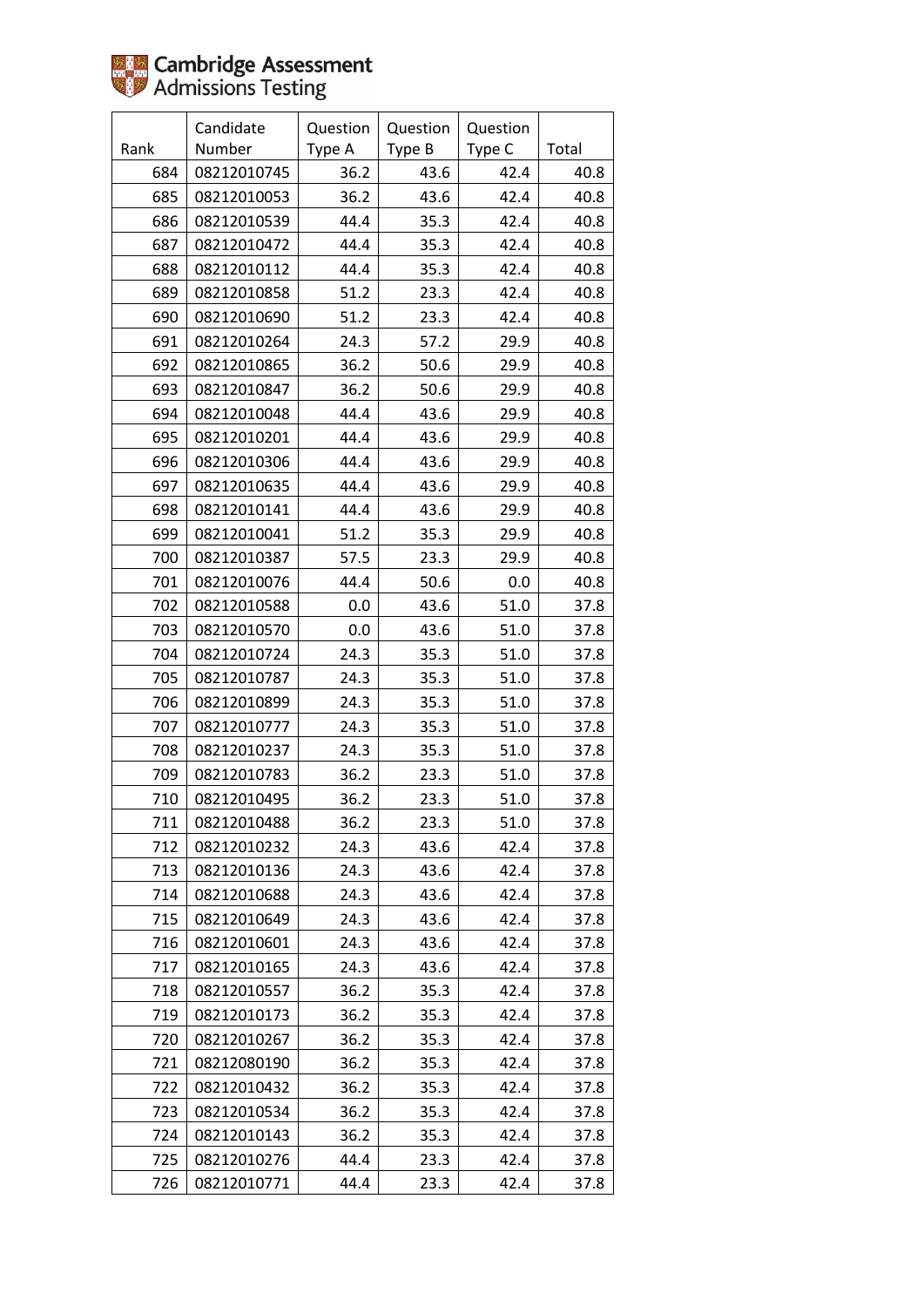|      | Candidate   | Question | Question | Question |       |
|------|-------------|----------|----------|----------|-------|
| Rank | Number      | Type A   | Type B   | Type C   | Total |
| 727  | 08212010774 | 44.4     | 23.3     | 42.4     | 37.8  |
| 728  | 08212010817 | 44.4     | 23.3     | 42.4     | 37.8  |
| 729  | 08212010335 | 44.4     | 23.3     | 42.4     | 37.8  |
| 730  | 08212010101 | 51.2     | 0.0      | 42.4     | 37.8  |
| 731  | 08212010615 | 24.3     | 50.6     | 29.9     | 37.8  |
| 732  | 08212010118 | 24.3     | 50.6     | 29.9     | 37.8  |
| 733  | 08212010811 | 24.3     | 50.6     | 29.9     | 37.8  |
| 734  | 08212010042 | 36.2     | 43.6     | 29.9     | 37.8  |
| 735  | 08212010791 | 36.2     | 43.6     | 29.9     | 37.8  |
| 736  | 08212010097 | 44.4     | 35.3     | 29.9     | 37.8  |
| 737  | 08212010322 | 44.4     | 35.3     | 29.9     | 37.8  |
| 738  | 08212010274 | 44.4     | 35.3     | 29.9     | 37.8  |
| 739  | 08212010061 | 24.3     | 57.2     | 0.0      | 37.8  |
| 740  | 08212010060 | 36.2     | 50.6     | 0.0      | 37.8  |
| 741  | 08212010644 | 36.2     | 50.6     | 0.0      | 37.8  |
| 742  | 08212010202 | 44.4     | 43.6     | 0.0      | 37.8  |
| 743  | 08212010458 | 57.5     | 23.3     | 0.0      | 37.8  |
| 744  | 08212010078 | $0.0\,$  | 35.3     | 51.0     | 34.4  |
| 745  | 08212010683 | 24.3     | 23.3     | 51.0     | 34.4  |
| 746  | 08212010111 | 24.3     | 23.3     | 51.0     | 34.4  |
| 747  | 08212010853 | 36.2     | 0.0      | 51.0     | 34.4  |
| 748  | 08212010818 | 0.0      | 43.6     | 42.4     | 34.4  |
| 749  | 08212010175 | 24.3     | 35.3     | 42.4     | 34.4  |
| 750  | 08212010182 | 24.3     | 35.3     | 42.4     | 34.4  |
| 751  | 08212010632 | 24.3     | 35.3     | 42.4     | 34.4  |
| 752  | 08212010680 | 24.3     | 35.3     | 42.4     | 34.4  |
| 753  | 08212010277 | 36.2     | 23.3     | 42.4     | 34.4  |
| 754  | 08212010722 | 36.2     | 23.3     | 42.4     | 34.4  |
| 755  | 08212010132 | 36.2     | 23.3     | 42.4     | 34.4  |
| 756  | 08212010812 | 0.0      | 50.6     | 29.9     | 34.4  |
| 757  | 08212010829 | 36.2     | 35.3     | 29.9     | 34.4  |
| 758  | 08212010894 | 36.2     | 35.3     | 29.9     | 34.4  |
| 759  | 08212010875 | 36.2     | 35.3     | 29.9     | 34.4  |
| 760  | 08212010887 | 44.4     | 23.3     | 29.9     | 34.4  |
| 761  | 08212010378 | 36.2     | 43.6     | 0.0      | 34.4  |
| 762  | 08212010029 | 44.4     | 35.3     | 0.0      | 34.4  |
| 763  | 08212010457 | 44.4     | 35.3     | 0.0      | 34.4  |
| 764  | 08212010550 | 44.4     | 35.3     | 0.0      | 34.4  |
| 765  | 08212010352 | 0.0      | 35.3     | 42.4     | 30.4  |
| 766  | 08212010513 | 24.3     | 23.3     | 42.4     | 30.4  |
| 767  | 08212010808 | 24.3     | 23.3     | 42.4     | 30.4  |
| 768  | 08212010107 | 24.3     | 23.3     | 42.4     | 30.4  |
| 769  | 08212010481 | 24.3     | 23.3     | 42.4     | 30.4  |